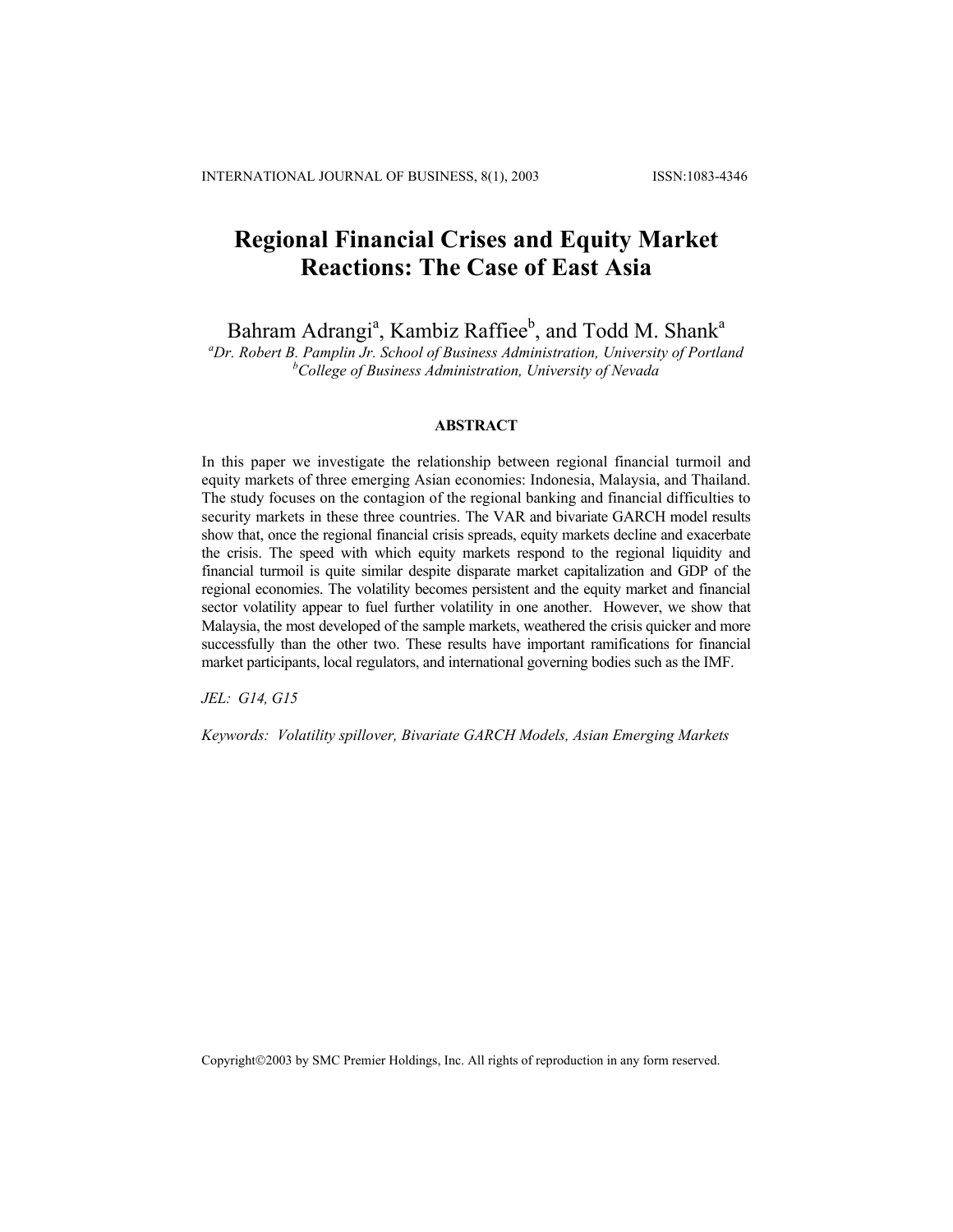#### **I. INTRODUCTION**

By the early 1990's, the countries of East Asia were experiencing astonishing widespread economic growth compared with other regions around the globe. Following Japan's lead, the four original "Asian Tiger" countries, Hong Kong, Singapore, Taiwan, and South Korea, were exporting twice as many goods as the whole of Latin America (Tudor, 2000). As the four original Tigers were becoming developed economies, three emerging Southeast Asian economies, Thailand, Indonesia, and Malaysia (dubbed the "new Tigers") also began to experience phenomenal growth and became a focus of international investors. However, by 1997, the economic growth of the new Tigers began to plummet and a full-fledged economic and financial crisis was suddenly at hand. There are many similarities in the ways in which the financial systems of Thailand, Indonesia, and Malaysia reacted during this period.

There have been several theories developed when searching for causes of the Asian financial crisis, although, three major causes are prevalent in these discussions (see Miller and Langaram, 1998, Corsetti et al., 1998). The financial sector of the Asian economies shared the following characteristics. First, there was a heavy reliance on short-term debt, often from foreign lenders. This leaves an emerging market borrower vulnerable to liquidity problems if rates increase dramatically or if capital flows are reversed.<sup>1</sup> Second, holding much of this debt denominated in dollars left the new Tigers susceptible to exchange rate risk when depreciation of the host country currency occurred. Third, inadequate supervision of the banking and financial sectors led to questionable investment choices by financial intermediaries with much of the new infusion of capital.<sup>2</sup> In the extent to which the new Tigers were linked by trade and common credit sources, there is reason to expect that there would be rapid transmission of the economic crisis among Thailand, Indonesia, and Malaysia (Pesenti and Tille, 2000). There is also reason, then, to expect that the crisis in the financial sector would affect individual equity markets of each nation similarly in both speed and manner.

Thailand is a case in point. With the economic slow-down in 1996 and 1997, many questionable investments became unprofitable. When the baht was floated on July 2, 1997, investors lost confidence in the baht and rushed to covert their bahts to dollars. The baht quickly depreciated against the dollar, rendering Thai businesses unable to service their dollar-denominated investments. With banks and financial institutions rushing to reduce their exposure to exchange rate risk, the baht experienced a massive melt down. Financial crisis spread to other sectors of the economy. The loss of investor confidence immediately resulted in the flight of short-term capital out of Thailand and the rest of the Asian economies, which were in a very similar situation. Furthermore, the baht depreciation was putting pressure on other Asian economies to devalue their currencies in order to protect their export competitiveness.

Most of the prior analysis focuses on the similarities of the three new Tigers, all classified as "emerging" markets and all sharing economic problems that often accompany fast growth. But, there are also important differences among the three economies. Although the crisis affected several Asian economies, the three new Tigers suffered comparatively more (see Tudor, 2000). Statistics for GDP for each country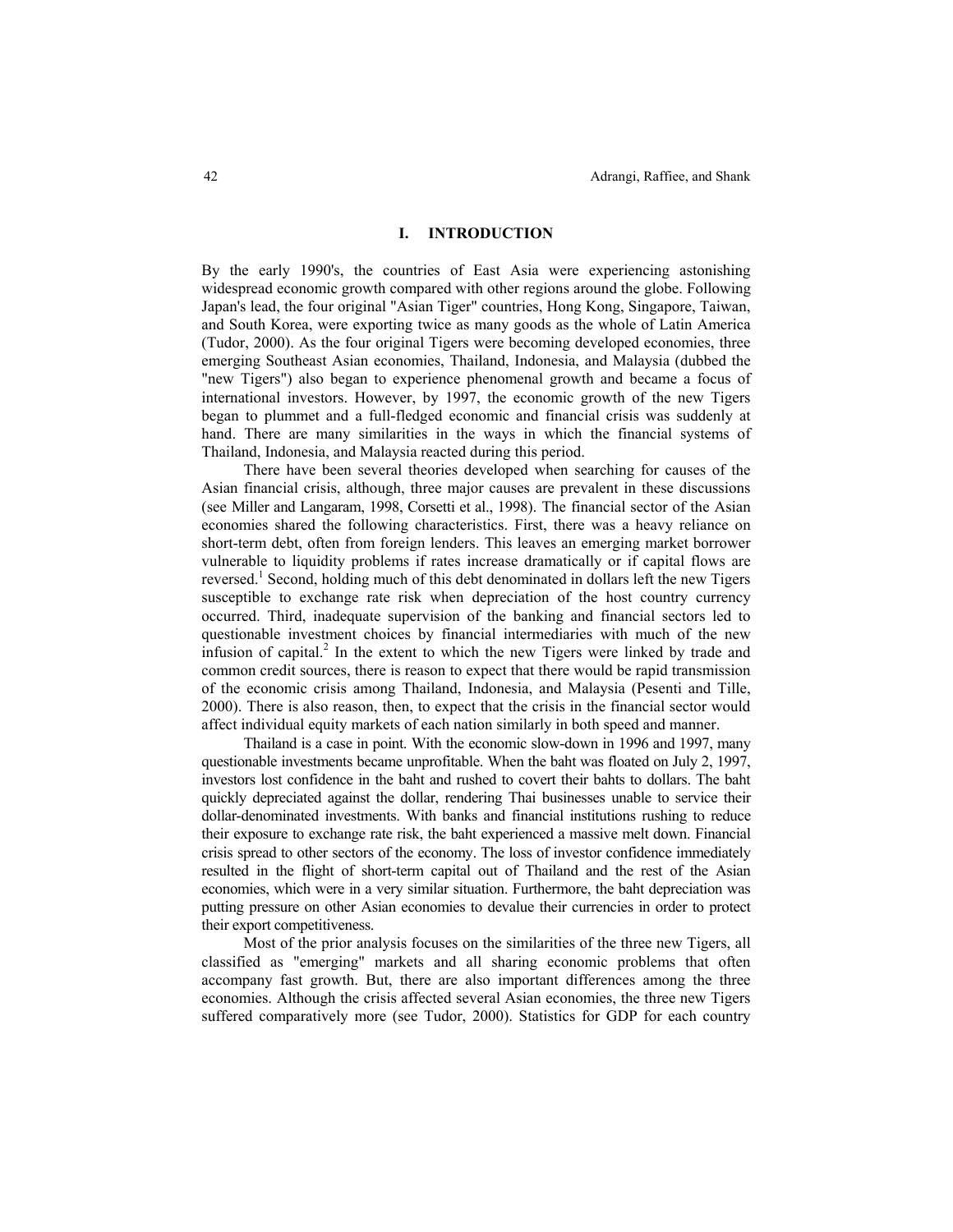show that Thailand first experienced downturns in 1997, while both Indonesia and Malaysia first experienced declines in 1998. By 1999, all three had returned to positive growth (see Tudor, 2000, Table 1, p. 161). On a percentage basis, Indonesia experienced the steepest decline in GDP, followed by Thailand, then Malaysia. These three countries also differ in the size of their financial markets, thus, in their stage of financial and economic development.<sup>3</sup> Malaysia's equity market is the largest, followed by Thailand, then Indonesia. However, The Thai stock market recovered from the crisis more quickly, showing gains for 1998, while both Malaysia and Indonesia suffered equity losses for that year. Overall, it is obvious that the economic dynamics of the crisis were different for each of the new Tigers.

We study the contagion of the problems in the regional banking and financial sector to the national equity markets of Thailand, Indonesia, and Malaysia. We investigate equity market reaction to regional banking and financial difficulties to determine how market reaction may have been similar or different across Asia's primary emerging markets. As concluded by Pesenti and Tille (2000),

"The central role of the financial sector has led to a reassessment of the optimal pace of financial liberalization, due to the necessity of setting up adequate supervisory and regulatory mechanisms-and being able to enforce them-as preconditions for the removal of obstacles to international borrowing and lending."

Our results show how the crisis in the regional financial sector affected the national equity markets of the three new Tigers. This research may provide information for developing market regulatory and other financial agencies which may be employed to avoid similar problems in the future. It is also important to monitor reactions in domestic equity markets since fluctuations in these markets often fuel further problems in other economic sectors.

#### **II. BACKGROUND AND THE REVIEW OF LITERATURE**

The financial and economic crisis that engulfed pacific basin emerging markets, has been named the Asia crisis. What is so special about the East Asian crisis? According to Radelet and Sachs (1998), the East Asian financial crisis is remarkable in several ways. First, the most rapidly growing economies in the world were affected. It prompted the largest financial bailouts in history. It was the most serious financial crisis to roil the developing world since the 1982 debt crisis. Finally, it was relatively unexpected. The effects of Asian financial crisis were felt by most economies and consequently financial markets of the world (see Bhattacharya et al., 1998).

Many researchers have investigated various aspects of the Asian financial crisis. Baig and Goldfajn (1999) find Evidence of contagion between the financial markets of the five most affected economies: Thailand, Malaysia, Indonesia, Korea, and the Philippines. It is found that correlations in currency and sovereign spreads increased significantly during the crisis period, whereas the equity market correlations offered mixed evidence. They show that after controlling for own-country news and other fundamentals, there is evidence of cross-border contagion in the currency and equity markets. The popular financial media often observe similar cross-border contagion.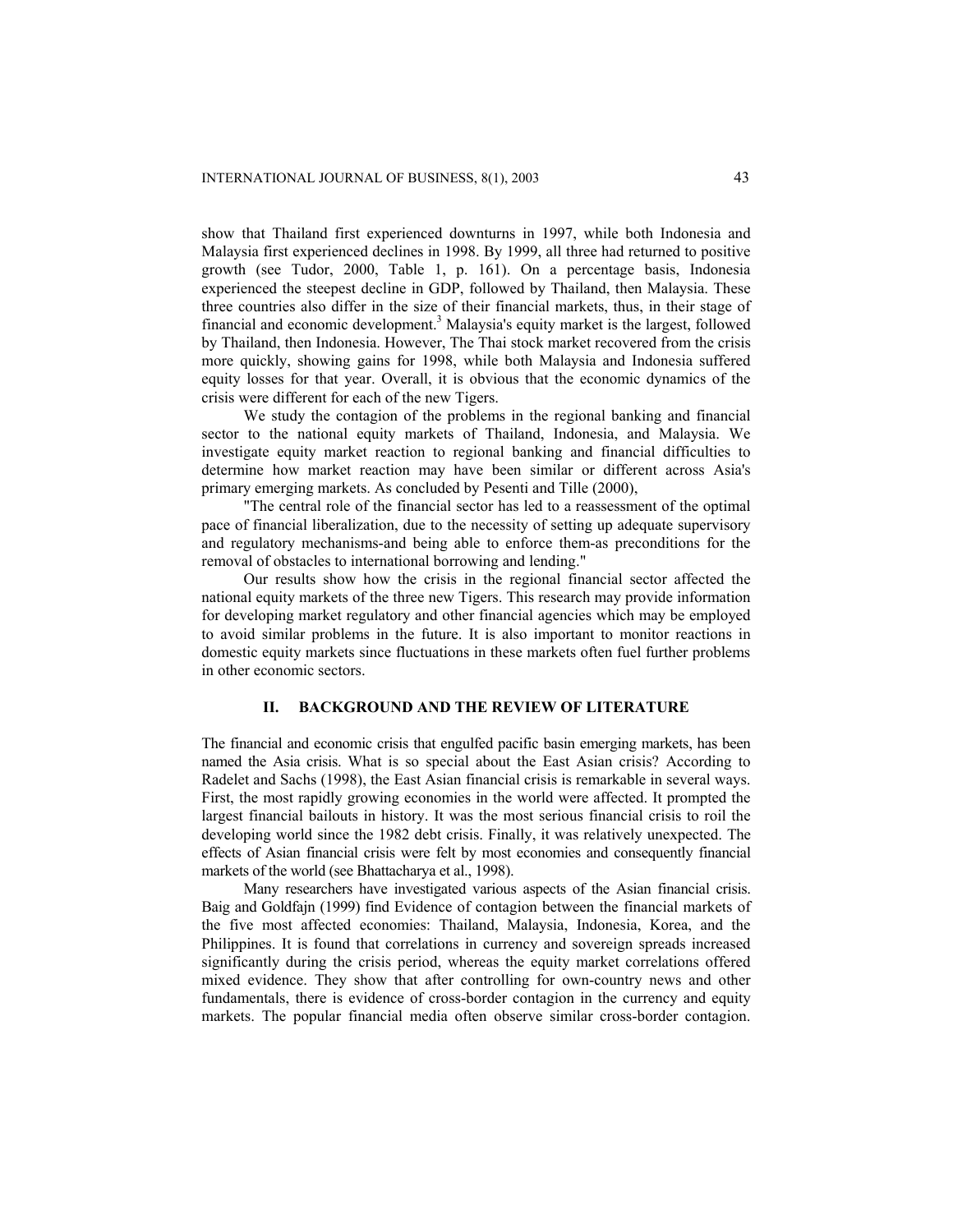However, Baig and Goldfajn (1999) do not focus on the contagion of the crisis in the regional financial sector to the individual economies.

Masson (1997) defines contagion as spillover of a crisis in one country to elsewhere for reasons unexplained by economic fundamentals. The contagion may be for psychological reasons or because lack of liquidity in one market leads financial intermediary to liquidate other emerging market assets. Thus, contagion refers to cases which essentially involve shifts of expectation in models of multiple equilibria where a crisis in one country would trigger a shift from one of the equilibria to another somewhere else. Obstfeld (1994) had pointed out that the market for international sovereign debt can have multiple equilibria; and in his paper, Masson (1997) extends the idea to explain the elements of contagion present in East Asia. He constructs a simple model to see which countries were liable to suffer from this phenomenon.

Other researchers have discussed particular aspects of the financial crisis in Asia. For example, Glick and Rose (1999) study regional currency crises. They show that currency crises tend to be regional. Using data for five different currency crises (in 1971, 1973, 1992, 1994 and 1997), their findings support the hypothesis that patterns of international trade may determine how currency crises spread. However, macroeconomic and financial influences are not closely associated with the crosscountry incidence of speculative attacks.

Barrell et al. (1998) discuss the global effects of the Asian financial crisis. They show that the Asian crisis had a marked effect on the world economy. The collapse of private demand in the Asian markets affected economies of the world and exacerbated the effects of deflationary forces in the Japanese economy. Risk premia in most emerging markets, particularly in Russia and Latin America, rose sharply partly because of the events in East Asia. Equity markets across all emerging markets reacted adversely as capital flowed from emerging market debt and equities into government debt in the major OECD countries.

Miller and Langaram (1998) discuss the root causes of the Asian financial crisis from a historic and institutional point of view. They argue that two decades of rapid economic growth were backed by surging capital inflows. Thus, they outline three main views of the Asian crisis. First, that it was simply due to reversal of capital flows. The failure of collective action on the part of creditors could have reversed the process by supplying extra liquidity-or by forcing creditors to roll over their loans. Second, the view that the miracle had grown into a bubble that had finally had to burst: so the problem was essentially one of insolvency. Finally, that the panic was not wholly groundless (and rescue efforts were bound to be difficult) mainly because weak regulation combined with implicit deposit guarantees had left local bankers free to gamble with the money that global capital markets had poured into their parlors. Panic set in when foreign depositors realized that there were not enough dollar reserves left for the guarantee to be credible. This account (championed most notably by Paul Krugman of MIT) involves both illiquidity and insolvency and helps to explain why the IMF was unwilling simply to throw money at the problem. Why did the crisis spread like wild fire around the region? Was it because a bank run due to shaky fundamentals in one country was imitated elsewhere, as investors joined the herd heading for the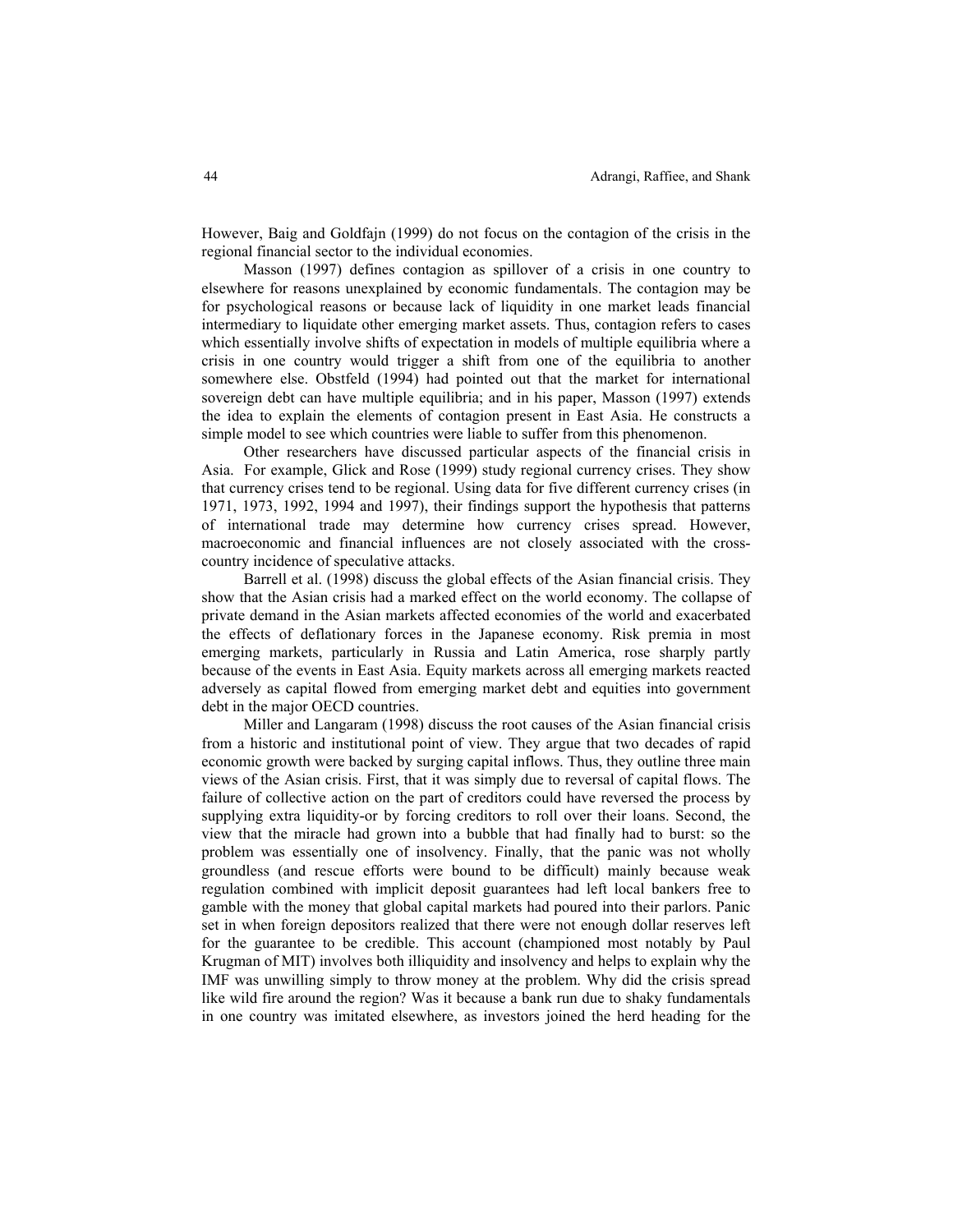exit? Stock markets of the region responded to the financial crisis in dramatic ways. Although the timing and the severity of the crisis came as a surprise, some stock markets in the region had been signaling caution for some time. Using a base of hundred in January 1990, the stock market in Thailand, for example, having risen to a plateau of about one hundred fifty, began falling in early 1996 so that by early 1997 it was standing below one hundred. It fell significantly to around fifty in the late 1997. By contrast, the Indonesian stock market gave little indication of the coming crisis: rising through 1995 and 1996 to reach a peak of about one hundred eighty in mid 1997.

The purpose of this paper is to investigate the contagion of the regional financial sector crisis to the entire equity markets of the affected economies and vice versa.<sup>4</sup> The objective is to study the degree to which emerging equity markets are susceptible to volatility and loss of investor confidence once there is a crisis in the financial sector. Our results show that generally financial sector may be considered a leader. However, once the turmoil spreads to the entire market, the equity markets decline and exacerbate the crisis in the financial sector. The volatility becomes persistent and the equity market and financial sector volatility appear to fuel further volatility in one another.

The organization of the rest of this paper is as follows. Section III presents the sources of data and the paper methodology. In section IV, the empirical results are explained. Summary and conclusions are the subject of the final section of this paper.

# **III. DATA AND METHODOLOGY**

Daily closing values of Regional Dow Jones Financial Sector Index (FI) and three national market indices of Indonesia, Malaysia, and Thailand, are taken from the Dow Jones Global Index.<sup>5</sup> The study period covers from December 1991 through September 1997, which is the period leading up to the Asian financial crisis. This period is chosen in order to see if the pre-crisis financial relations could have been employed to examine the effects of the regional financial crisis. Furthermore, the financial and country indices used in our empirical analysis indices were not available prior to 1990. Because the purpose of the study is to examine the "contagion effects" in equity markets, we employ indices in domestic currency and do not convert them to real terms. Converting to real terms might taint the test results if the inflation effects are significant in either low or high direction.

Returns are given by  $100^* \ln(P_t/P_{t-1})$ , or  $100^* \ln(P_t)$ , where  $P_t$  is the index value at the end of the day. Prior research on information flows between markets has typically focused on lead-lag relationships between asset returns. Such an approach may provide only limited or biased inferences of information flows between markets. Informationally linked markets may share some common stochastic trends, react asymmetrically to information, and/or exhibit time varying volatility. Failure to incorporate such effects can invalidate the statistical inferences relating to the relationships. Furthermore, it becomes important to recognize that information effects and volatility effects may be highly related (Ross, 1989), so that they must be studied together. This study employs a general approach to investigate the flow of information between the regional financial sector and the equity markets in these emerging economies. The approach takes into account the time varying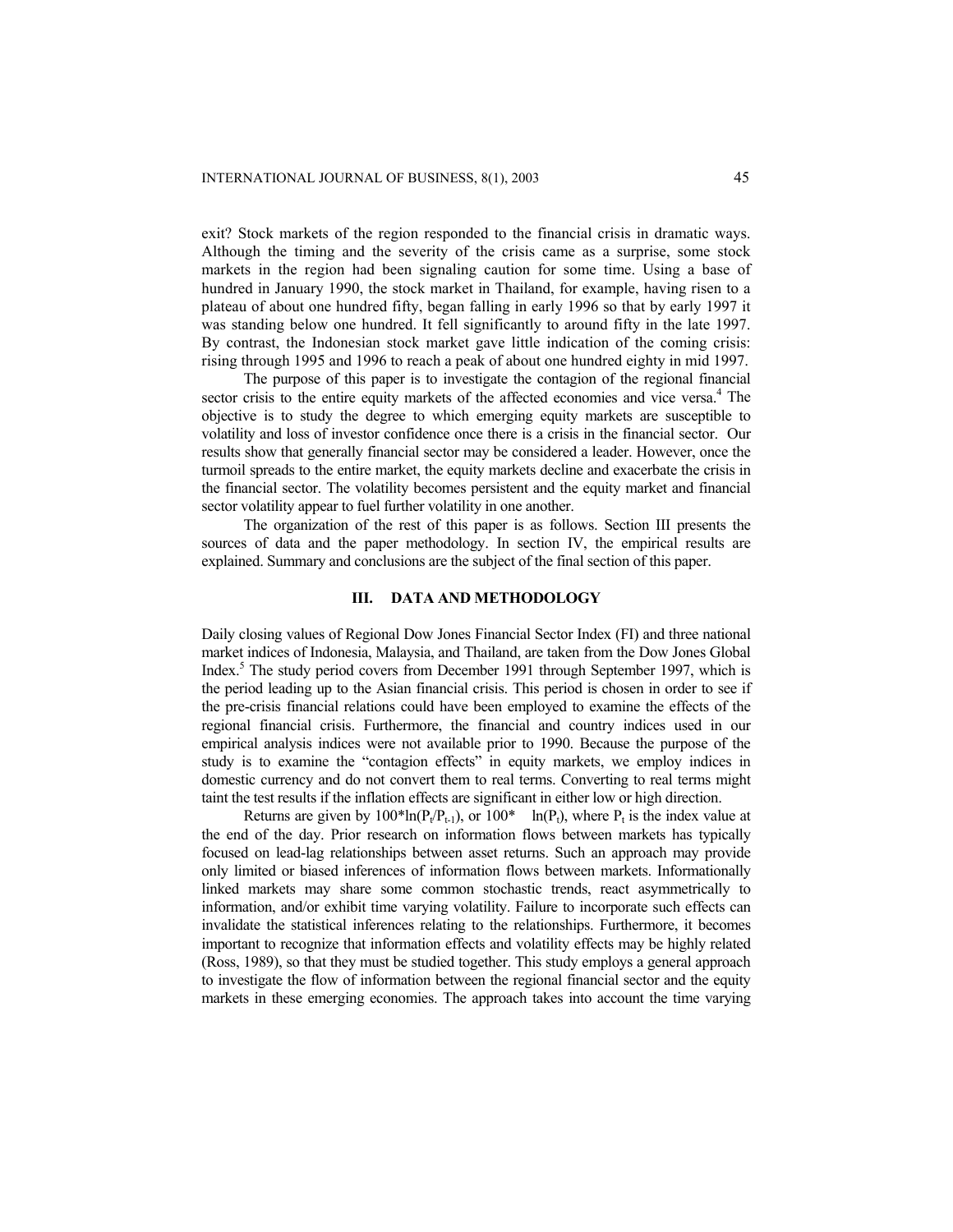volatility in these markets while allowing for intermarket volatility spillover, and asymmetrical effects of the variation in index divergence.

Consider the VAR system:

$$
\Delta \ln F_t = \mu_0 + \sum_{i=1}^n \mu_i \Delta \ln M_{t-i} + \sum_{i=1}^n \theta_i \Delta \ln F_{t-i} + \lambda_F (\ln F - \ln M)_{t-1} + \epsilon_{F,t} \tag{1}
$$

$$
\Delta \ln M_{t} = \gamma_{o} + \sum_{i=1}^{n} \gamma_{i} \Delta \ln F_{t-i} + \sum_{i=1}^{n} \xi_{i} \Delta \ln M_{t-i} + \lambda_{M} (\ln F - \ln M)_{t-1} + \varepsilon_{M,t} , \qquad (2)
$$

where  $\Delta \ln F_t$  and  $\Delta \ln M_t$  are percentage returns on the regional financial index and the equity market index in a country, respectively;  $(lnF-lnM)_{t-1}$  is the lagged difference in the natural log of financial sector and equity market indices which measures the convergence pressures in the two index series, and  $\varepsilon_{\text{C}t}$  and  $\varepsilon_{\text{U}t}$  are the random disturbance terms. The above errorcorrection specification is widely used to investigate the lead-lag relationship in financial markets. For instance, the estimation of significant coefficients on lagged changes in the financial index in the market index equation would typically be interpreted as the existence of information flows from the financial sector to the equity market. The  $\lambda$  coefficients indicate the burden of convergence between the two indices. If  $\lambda_F$ >0 and  $\lambda_M$ =0, then once the indices diverge, the regional financial index and equity market index do not revert to their equilibrium long-run relationship. Conversely, If  $\lambda_{M} > 0$  and  $\lambda_{F} = 0$ , the indices converge, once out of their long-run equilibrium. The magnitude of the coefficient indicates the speed of adjustment. As discussed later, the two indices are cointegrated so that and error correction term is warranted in equations (1) and (2).

There are strong reasons to suspect that the variance of the error terms in the above VAR equations are time varying. Theory suggests that informed trading will induce persisting changes in the volatility of these commodities (Kyle, 1985), and there is a great deal of evidence that many financial price series exhibit time varying volatility. Specific to debt securities, several researchers have argued that interest rate risk premia are time variant (for instance, Shiller, 1979 and Singleton, 1980). Weiss (1984), Engle, Ng, and Rothschild (1990), and Engle, Lilien, and Robins (1987) find significant ARCH effects or serial correlation in variances in short term rates over several decades. In the present study, variance persistence or clustering may arise from market features unique to each of these emerging markets.

There is also reason to suspect that these variance effects are correlated across the two indices. Engle, Ng, and Rothschild (1990) indicate that the underlying forces behind volatility for shorter end of term structure are common across different rates - indicative of co-persistence of variance. Such co-persistence will have important implications for empirical analysis of variance behavior. While financial series may exhibit high variance persistence in their univariate representations, this persistence may be common across different and related series, so that linear combinations of the variables show lesser persistence. Ross (1989) argues that volatility may be regarded as a measure of information flow. Thus, if information arrives first in the financial sector, one should see a volatility spillover from that sector to the entire market. Therefore, to study the index movements, an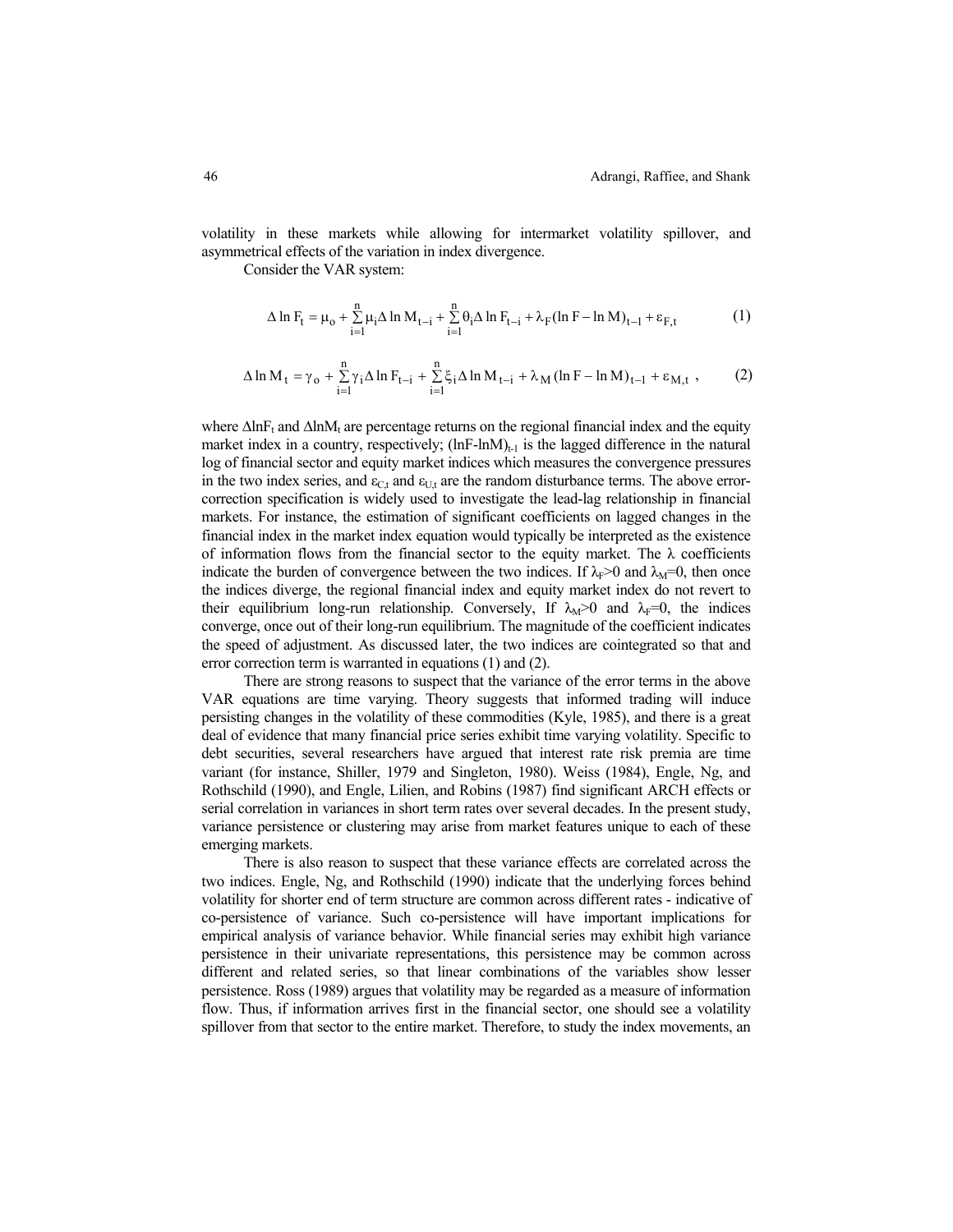appropriate extension to the above VAR model will be employed to simultaneously allow for time varying volatility and volatility spillovers between the sectors.

The statistics in Table 1 justify some of the above suspicions relating to the variance of returns in the two series analyzed. The Ljung-Box and  $Q^2(24)$  statistics indicate significant levels of serial correlation in the returns and the square of the returns. These statistics indicate linear and nonlinear dependencies in daily indices. Test statistics for ARCH errors (Engle, 1982) further suggest serial correlation in the errors. On the other hand, there is less evidence of serial dependencies in the standardized residuals from fitting the returns to a GARCH  $(1, 2)$  model.<sup>6</sup> The Q $(24)$  statistics are substantially smaller and the Q²(24) statistics are insignificant. Such evidence indicates that a basic GARCH model effectively captures the nonlinearities in the data. Moreover, the standardized residuals exhibit relatively smaller kurtosis, further evidence of the GARCH model providing a superior fit to the data (Hsieh, 1989).

The relationship between the two indices while simultaneously controlling for the likely variance and covariance persistence are studied via variations of the bivariate GARCH model (similar models have been employed by Hamao, Masulis and Ng, 1990, Chan, Chan and Karolyi, 1991, and Chatrath and Song, 1998, among others)

$$
\sigma_{F,t} = \alpha_0 + \alpha_1 \sigma_{F,t-1} + \alpha_2 \varepsilon_{F,t-1}^2 + \alpha_3 \varepsilon_{M,t-1}^2
$$
 (3)

$$
\sigma_{M,t} = \beta_0 + \beta_1 \sigma_{M,t-1} + \beta_2 \varepsilon_{M,t-1}^2 + \beta_3 \varepsilon_{F,t-1}^2, \tag{4}
$$

and

$$
\sigma_{FM,t} = \pi_0 + \pi_1 \sigma_{FM,t-1} + \pi_2 \epsilon_{F,t-1} \epsilon_{M,t-1},
$$
\n(5)

assuming

$$
\begin{pmatrix}\n\hat{\epsilon}_{F,t} \\
\hat{\epsilon}_{M,t}\n\end{pmatrix} | \Omega_{t-1} - t \begin{pmatrix}\n0 \\
0 \\
0\n\end{pmatrix} \begin{pmatrix}\n\sigma_{F,t} & \sigma_{FM,t} \\
\sigma_{FM,t} & \sigma_{M,t}\n\end{pmatrix},
$$
\n(6)

where:  $\sigma_{F,t}$  and  $\sigma_{M,t}$  are the variance functions of  $\varepsilon_{F,t}$  and  $\varepsilon_{M,t}$  (respectively) conditional on information set  $\Omega$  available up to time t-1;  $\sigma_{FM,t}$  represents the conditional covariance given by an autoregressive linear function of the cross product in the past squared errors;  $\sigma_{FM}$  represents the conditional covariance given by an autoregressive linear function of the cross products in the past squared errors, and the conditional correlation,

$$
\rho_{FM,t} = \sigma_{FM,t} (\sigma_{F,t} \sigma_{M,t})^{-\frac{1}{2}}
$$
\n(7)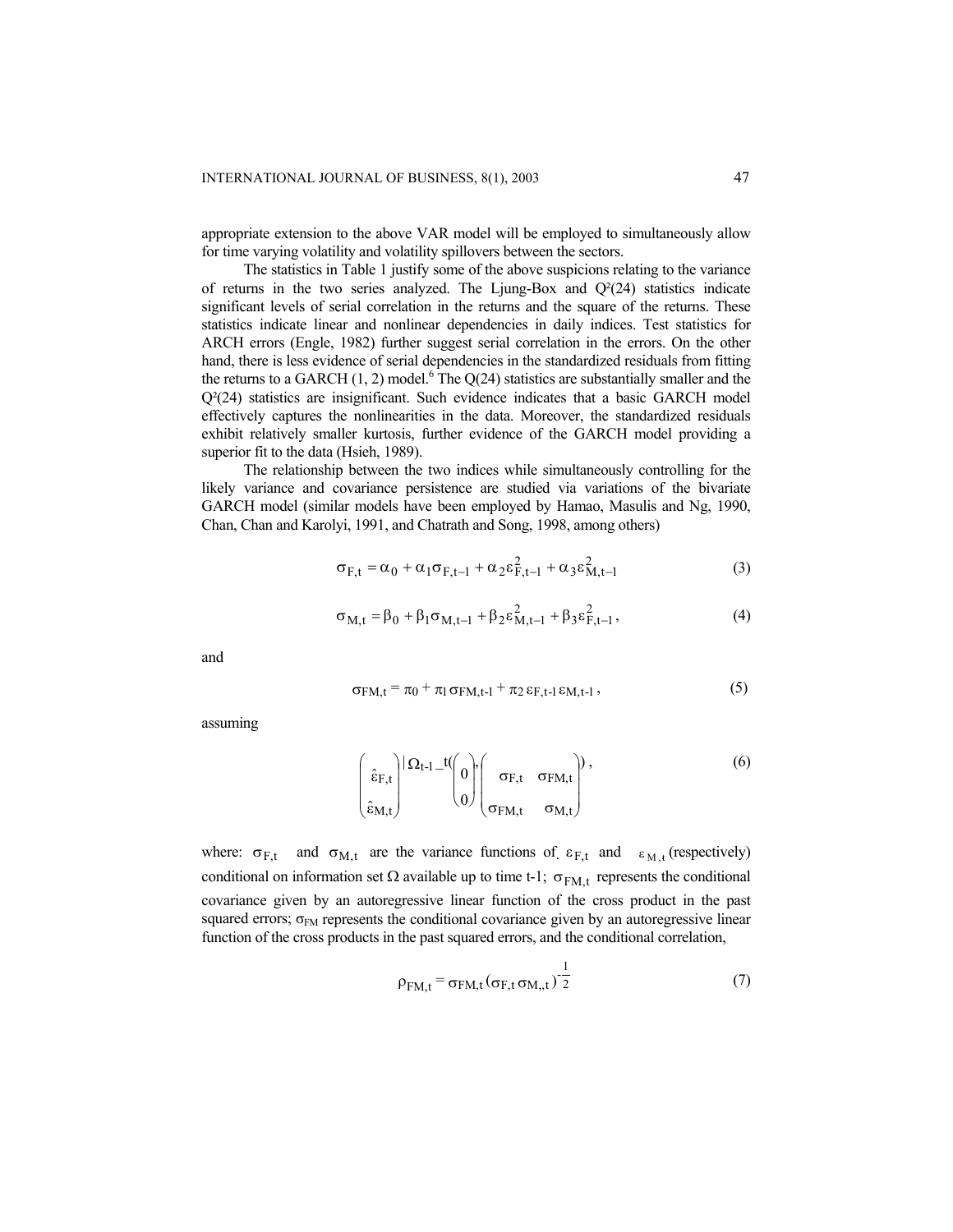is allowed to vary over time.<sup>7</sup> Equation (6) indicates that the estimated  $\varepsilon_{F,t}$  and  $\varepsilon_{M,t}$  are t distributed with zero means and the given variance/covariance matrix. The parameters  $\alpha_1$ and  $\beta_1$  in (3) and (4) are the measures of volatility persistence in the two indices, respectively, with a large value indicating that the conditional variance remains elevated for extended periods of time following return shocks. The parameters  $\alpha_3$  and  $\beta_3$  are intended to capture the volatility spillovers ( $\epsilon^2$ <sub>F,t-1</sub>  $\epsilon^2$ <sub>M,t-1</sub> between markets. For instance,  $\alpha_3$ >0 and  $B_3=0$  would be consistent with the hypothesis that the volatility spills over from the market to the financial sector, and not *vice versa*.

#### **IV. EMPIRICAL RESULTS**

The Panel A of Table 1 presents the summary statistic for each series under consideration. Ljung-Box (Q) statistic indicates significant linear and nonlinear dependencies in all financial indices. Engle's ARCH test shows ARCH (10) effects in the regional financial index as well as equity indices of each market. Panel B of Table 1 presents support for GARCH (1, 1) model. It is evident that standardized residuals from GARCH (1, 1) model show no ARCH effect or linear and nonlinear dependencies. In sum, findings presented in Table 1 indicate that the equity index and the regional financial index series are affected by time varying volatility. Furthermore, the modeling of regional financial behavior would require considering the existing nonlinearities.

Tables 2, panel A reports the results of stationarity tests. The Augmented Dickey Fuller (Dickey and Fuller, 1979 and Phillips-Perron test statistics, Phillips and Perron, 1986) reject the null hypotheses that the first difference in logarithm of the financial and market index series are non-stationary, but cannot reject the null for the level series. Thus, as with most other financial series, there is evidence of one unit root in these indices. In panel B, Table 2 shows that the test statistics does not reject the null that the spread (difference in the natural logarithm of the regional financial index and individual equity market indices) is stationary, providing evidence for the possibility that the two series are cointegrated.

The Johansen trace and maximum-eigenvalue test statistics (Johansen and Juselius, 1990) presented in Table 3 provide a direct test for cointegration between the regional financial index and national index series. The null hypothesis of zero cointegrating vectors between the two indices  $(r=0)$  is rejected at the one percent level. We can conclude that there is at least one cointegrating vector between the two indices as the trace and eigenvalue statistics fail to reject the null of less than one cointegrating vectors.

Given prior evidence that the Johansen and Juselius tests are sensitive to the inclusion of drift terms in its near-VAR specification (for instance, Diebold, Gardeazabal, and Yilmaz, 1994), it is worth noting that the Johansen and Juselius tests provided similar results across models with and without controls for trend. Therefore, the empirical findings substantiate the plausible assumption that every one of the equity markets under study is sensitive to regional financial variables. This finding is not trivial and emphasizes the point that regardless of the strength in the economies of the region, they are not immune to economic fluctuations of even the smaller and the less significant players in the region.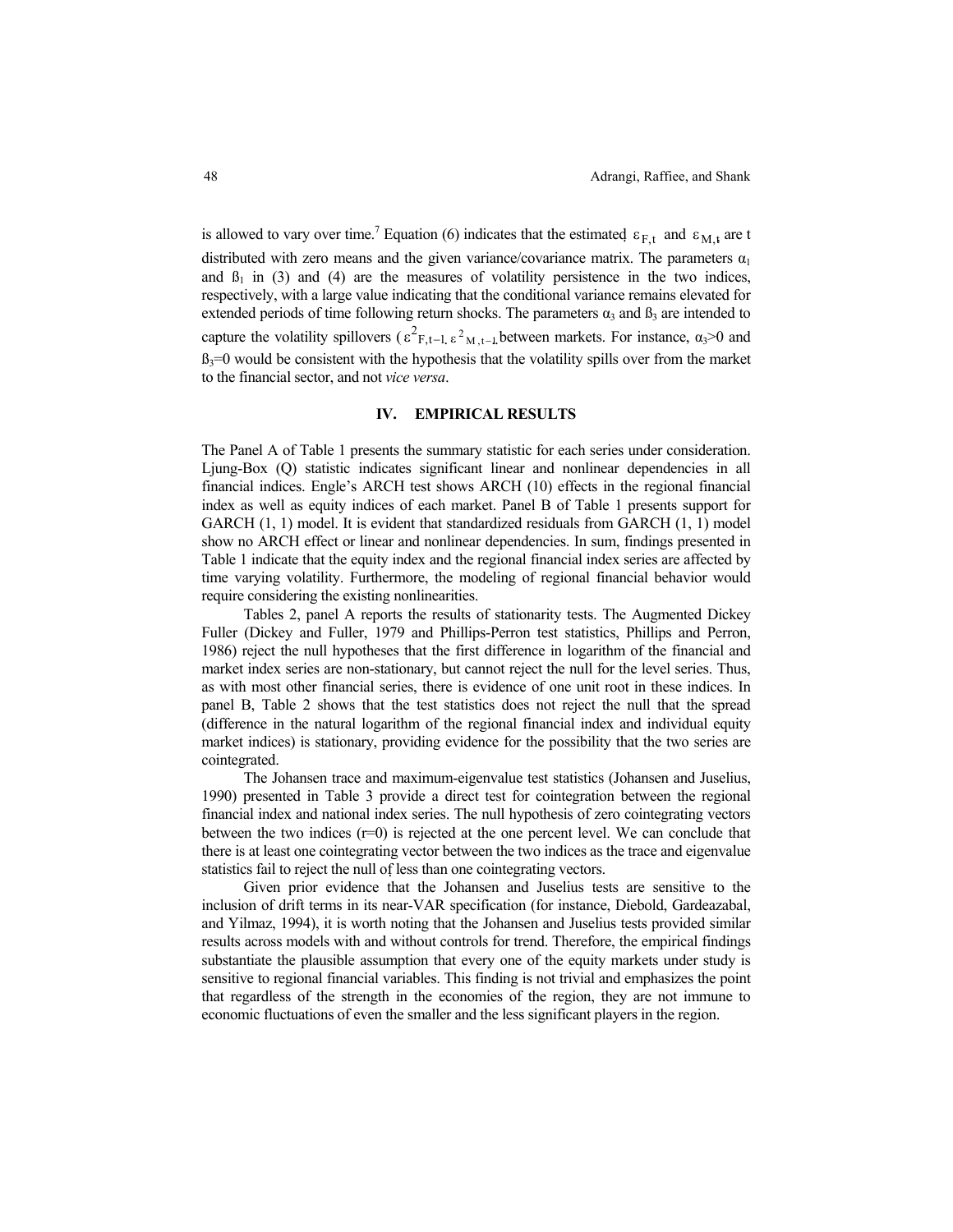| Table 1                                |  |  |  |  |
|----------------------------------------|--|--|--|--|
| Financial industry and country indices |  |  |  |  |

| А. | $\Delta$ (ln Index)*100 | Mean     | Sd.dev. | <b>Skewness</b> | Kurtosis   | O(24)       | $Q^2(24)$   | ARCH(10)    |
|----|-------------------------|----------|---------|-----------------|------------|-------------|-------------|-------------|
|    | Financial Industry      | $-0.007$ | 1.31    | $0.54***$       | $12.2***$  | 55.64**     | $271.28***$ | 1255        |
|    | Indonesia               | 0.04     | 1.08    | $0.79***$       | $22.36***$ | $257.59***$ | $642.00***$ | 44 24***    |
|    | Malaysia                | 0.03     | 1 17    | $0.74***$       | 18.82***   | 68.0***     | 4974***     | $230.41***$ |
|    | Thailand                | $-0.006$ | 1.54    | 0.19            | 8.33       | $72.02***$  | 470 13***   | $160.48***$ |

B. Index Return Standard Residuals - Univariate GARCH (1, 1) model

| Financial Industry | $-0.02$ | 1.00 | $0.16^{\degree}$ | $7.24***$ | 17.22 | 24.9  | 14.05 |
|--------------------|---------|------|------------------|-----------|-------|-------|-------|
| Indonesia          | $-0.02$ | L 00 | $0.16^*$         | $7.25***$ | 17.44 | 24.87 | 5.05  |
| Malaysia           | $-0.02$ | L 00 | 0.06             | $6.32***$ | 19.25 | 28.69 | 14.83 |
| Thailand           | $-0.02$ | L 00 | -0.01            | $5.42***$ | 33.59 | 29.66 | 16.57 |

Notes: The univariate GARCH model is given by

 $r_t = \alpha_0 + \sum_{i=1}^{k} \alpha_i r_{t-i} + \epsilon_t; \quad \sigma_t^2 = \beta_0 + \beta_1 \sigma_{t-1}^2 + \beta_2 \epsilon_{t-1}^2$ 

where r= $\Delta$  ln (index) \*100 and i (6, 4, 4, 5, respectively) is determined by the Akaike (1974) information criterion, AIC.<br>\*\*\* Significant at 1 percent level.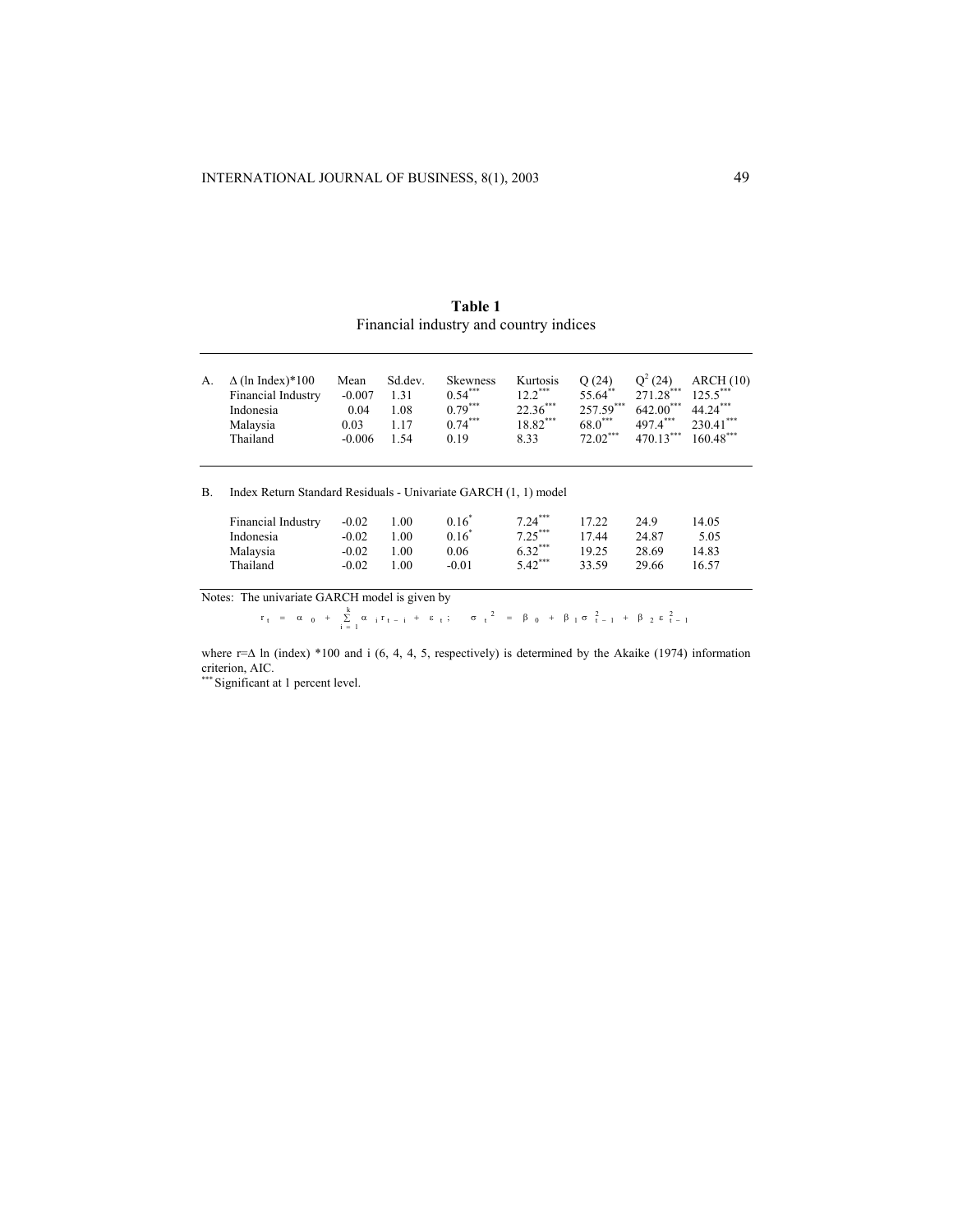|                          | ADF                  | <b>PP</b>            | ADF                     | <b>PP</b>   |
|--------------------------|----------------------|----------------------|-------------------------|-------------|
|                          | ln(index)            |                      | $\Delta$ ln(index)      |             |
| Panel A                  |                      |                      |                         |             |
| Regional Financial Index |                      |                      |                         |             |
| a.                       | $-1.72$              | $-1.69$              | $-18.06***$             | $-36.42***$ |
| b.                       | $-1.71$              | $-1.60$              | $-18.06***$             | $-36.41***$ |
| Indonesia                |                      |                      |                         |             |
| a.                       | $-2.78$ <sup>*</sup> | $-2.85$ <sup>*</sup> | $-17.68$ ***            | $-31.28***$ |
| b.                       | $-2.39$              | $-2.24$              | $-17.77***$             | $-31.31***$ |
| Malaysia                 |                      |                      |                         |             |
| a.                       | $-2.17$              | $-2.18$              | $-17.71***$             | $-36.89***$ |
| b.                       | $-0.66$              | $-0.49$              | $-17.90***$             | $-36.98***$ |
| Thailand                 |                      |                      |                         |             |
| a.                       | $-1.01$              | $-0.99$              | $\textbf{-17.10}^{***}$ | $-36.78***$ |
| b.                       | $-1.02$              | $-0.99$              | $-17.26***$             | $-36.87***$ |
| Panel B                  |                      |                      |                         |             |
| Indonesia: ln F- lnM     |                      |                      |                         |             |
| a.                       | $-3.84***$           | $-3.61***$           |                         |             |
| $\mathbf b$ .            | $-4.13***$           | $-3.82***$           |                         |             |
| Malaysia: ln F- lnM      |                      |                      |                         |             |
| a.                       | $-3.32***$           | $-3.12***$           |                         |             |
| b.                       | $-3.27$ <sup>*</sup> | $-3.00$              |                         |             |
| Thailand: ln F- lnM      |                      |                      |                         |             |
| a.                       | $-3.36***$           | $-3.20**$            |                         |             |
| b.                       | $-3.81***$           | $-3.63***$           |                         |             |

**Table 2** Augmented Dickey- Fuller and Phillips-Perron stationarity tests

Notes: The ADF test entails estimating  $\Delta x_i = \alpha + \beta x_{t-1} + \gamma_j \sum_{j=1}^{k} \Delta x_{t-j} + \mu_t$  and testing the null hypothesis

that β=0 versus the alternative of β<0, for any x. The number of lags on the right-hand-side of ADF regressions as suggested by AIC and SIC are 6, 4, and 4, for Indonesia, Malaysia, and Thailand indices, respectively. The PP test requires estimating  $\Delta x_t = \alpha + \beta x_{t-1} + \mu_t$  and testing the null hypothesis  $\beta = 0$  versus the alternative of β<0. The PP test may be more appropriate if autocorrelation in the series under investigation is suspected. Lag truncation (7, 5, and 5 for Indonesia, Malaysia and Thailand, respectively) for Bartlettkernel in Phillips-Perron test are suggested by Newey-West (1987). The critical values given by MacKinnon (1990) are: with trend: -3.12 (10%), -3.41 (5%), -3.96 (1%), without trend: -2.57 (10%), -2.96 (5%), -3.43  $(1\%)$ .

a: without trend

b: with trend

\*\*\*, \*\* significant at 1 and 5 percent levels.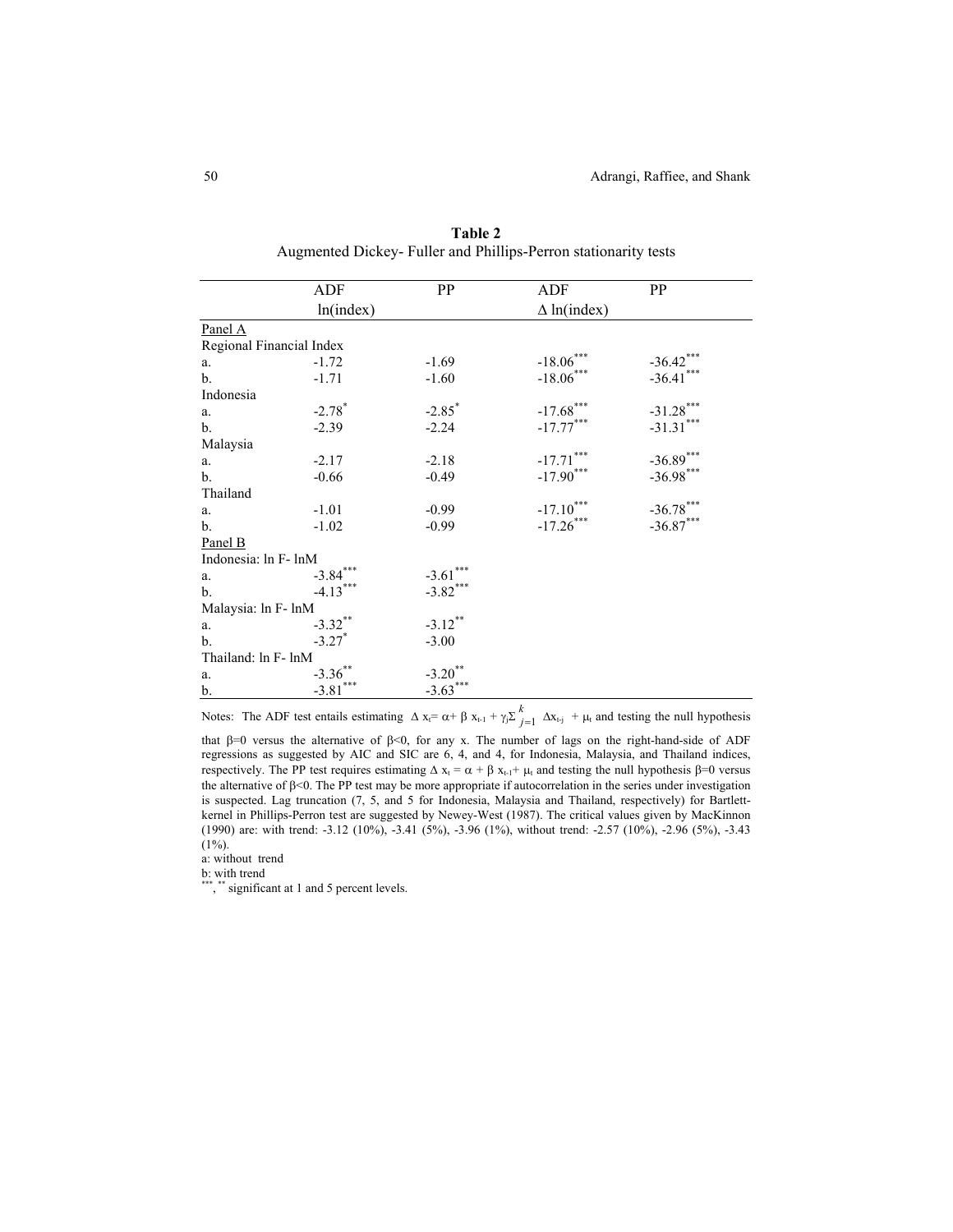|                    |                       |                                     |                                    | LR Test Based on Maximal Eigenvalue and Trace of the Stochastic Matrix | Bilateral Cointegration between the Regional Financial Index and the Individual Equity Indices |
|--------------------|-----------------------|-------------------------------------|------------------------------------|------------------------------------------------------------------------|------------------------------------------------------------------------------------------------|
| Ho                 | `Ha                   | Indonesia<br>$\lambda_{\text{max}}$ | Malaysia<br>$\lambda_{\text{max}}$ | Thailand<br>$\lambda_{\text{max}}$                                     | Critical Value<br>95%                                                                          |
| $r=0$              | $r=1$                 | $19.35a^{**}$<br>$19.43b^{**}$      | $18.12a^{**}$<br>18.13b            | 11.80a<br>24.82b**                                                     | 15.67<br>18.96                                                                                 |
| $r \leq 1$         | $r=2$                 | 2.53a<br>2.40 <sub>b</sub>          | 1.90a<br>2.43 <sub>b</sub>         | 0.91a<br>2.00 <sub>b</sub>                                             | 9.24<br>12.25                                                                                  |
| Ho                 | Ha                    | $\lambda_{\text{trace}}$            | $\lambda_{\text{trace}}$           | $\lambda_{\text{trace}}$                                               | Critical Value<br>95%                                                                          |
| $r = 0$ $r \geq 1$ |                       | $20.68a^{**}$<br>21.18b             | 19.98a**<br>20.53b                 | 12.67a<br>$26.75b^{**}$                                                | 19.96<br>25.30                                                                                 |
|                    | $r \leq 1$ $r \geq 2$ | 2.53a<br>2.39 <sub>b</sub>          | 1.90a<br>2.42 <sub>b</sub>         | 0.91a<br>2.00 <sub>b</sub>                                             | 9.24<br>12.25                                                                                  |

**Table 3** Long-term equilibrium: Johansen-Juselius maximum likelihood procedure

Notes: r stands for the number of cointegrating vectors. Critical values are taken from Oterwald-Lenum (1992).

a. No deterministic trend in data, intercept but no trend in cointegrating vector.

b. Linear deterministic trend in data, intercept and trend in cointegration vector, and no trend in VAR.

represents significant at 5percent level.

Tables 4a-4c present the results from equations (1) and (2) estimated outside of the GARCH system. The lag length in the VAR system for each market is based on the Akaike information criterion (1974). As there is some evidence of a long- run relationship between the two series, an error correction term is appended to the VAR system. The specifications produces independently distributed residuals as indicated by the Q(24) statistics. The results from this estimation are shortly compared to those from the joint estimation of the mean and variance equations.

The coefficients and F-values reported in Tables 4a-4c suggest strong unidirectional causality in emerging equity markets. In each market, there is strong evidence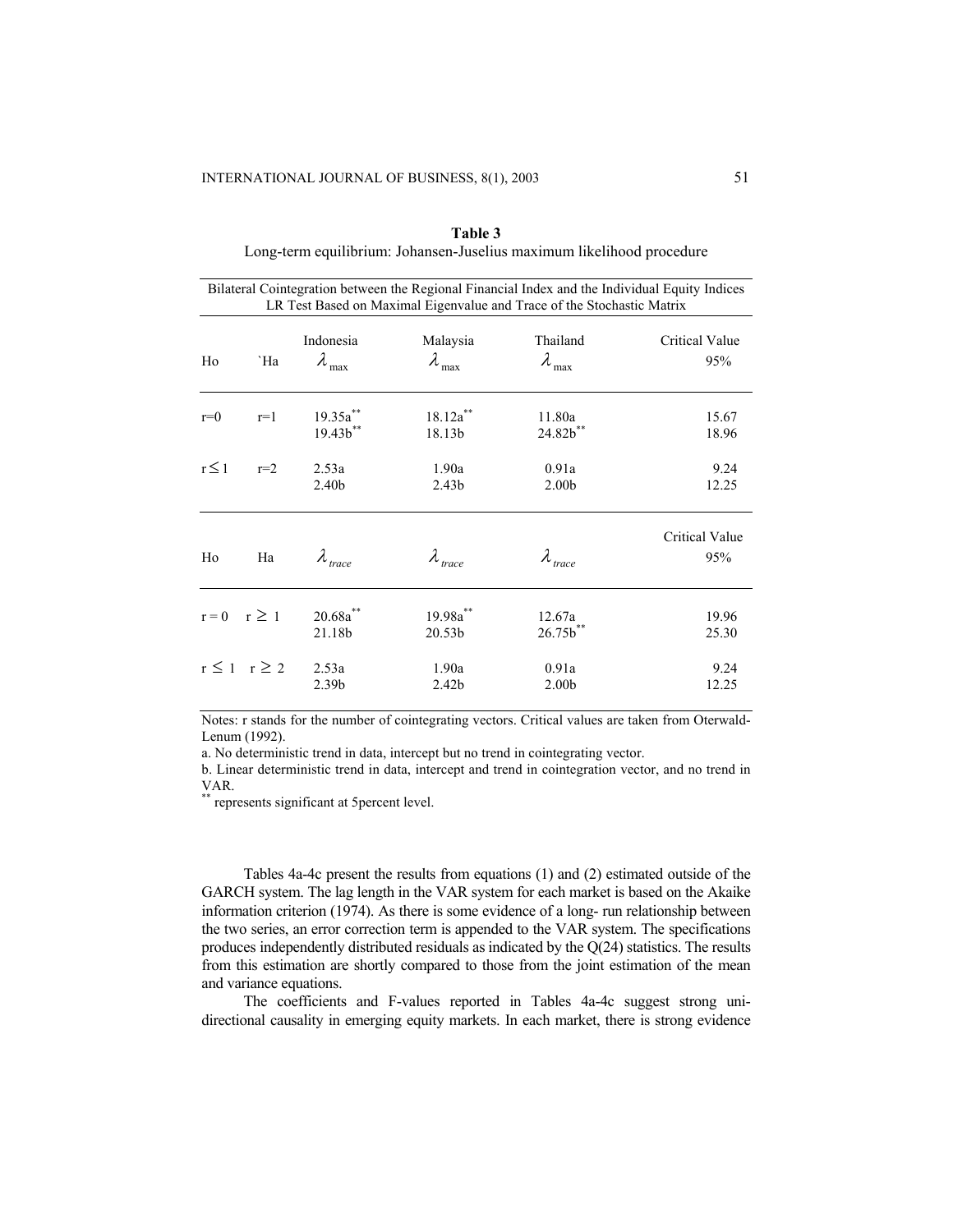that equity market fluctuations will have a significant effect on the regional financial health. These findings corroborate the findings reported in Table 3. One more time it becomes evident that regardless of the size of equity markets of the region, they play a significant role in spreading financial instability to the rest of the markets of the region. The policy ramification of the findings of Tables 3 and 4(a-c) thus far is that the international financial organizations such as the IMF may not be able to ignore signs of financial distress in any of the regional equity markets. Financial problems are sure to spread to the entire region. A surprising finding is that the causality appears to be uni-directional as one would expect the causal relationship to be bilateral. Given that the lag length and the linearity of the model may affect the results of causality tests, further investigation of the bilateral relationship between regional index and equity indices of each market is appropriate. We shall address this issue shortly.

|               |                | Dependent variable ( $\Delta$ (ln Index) * 100)             |                     |               |
|---------------|----------------|-------------------------------------------------------------|---------------------|---------------|
|               |                | FI                                                          | Indo                |               |
| Constant      | $0.23***$      | (1.94)                                                      | $0.17$ <sup>*</sup> | (1.78)        |
| $FI(t-1)$     | $0.14***$      | (5.75)                                                      | 0.00                | (0.01)        |
| $FI(t-2)$     | $-0.05***$     | $(-2.17)$                                                   | 0.02                | (0.78)        |
| $FI(t-3)$     | 0.01           | (0.25)                                                      | $-0.01$             | $(-0.45)$     |
| $FI(t-4)$     | 0.03           | (1.32)                                                      | 0.01                | (0.33)        |
| $FI(t-5)$     | $-0.01$        | $(-0.52)$                                                   | 0.00                | (0.17)        |
| $FI(t-6)$     | $-0.02$        | $(-0.75)$                                                   | $0.04***$           | (2.16)        |
| Indo $(t-1)$  | $-0.04$        | $(-1.39)$                                                   | $0.26***$           | (10.87)       |
| Indo $(t-2)$  | 0.01           | (0.26)                                                      | $0.07***$           | (2.80)        |
| Indo $(t-3)$  | $-0.00$        | $(-0.02)$                                                   | 0.00                | (0.12)        |
| Indo $(t-4)$  | 0.04           | (1.18)                                                      | $0.05***$           | (2.03)        |
| Indo $(t-5)$  | $-0.02$        | $(-0.53)$                                                   | $-0.07***$          | $(-2.79)$     |
| Indo $(t-6)$  | ***<br>$-0.11$ | $(-3.52)$                                                   | $-0.06***$          | $(-2.56)$     |
| $lnF$ - $lnM$ | $0.36^{**}$    | (2.01)                                                      | 0.22                | (1.54)        |
| O(24)         | 19.07          |                                                             | 28.07               |               |
|               |                | Regional Financial index does not cause Indonesia index     |                     | $F=1.04$      |
|               |                | Indonesia index does not cause the Regional Financial index |                     | $F = 2.68***$ |

**Table 4a**  VAR model with error correction

Notes: \*\*\*, \*\*, \*significant at 1, 5 and 10 percent levels.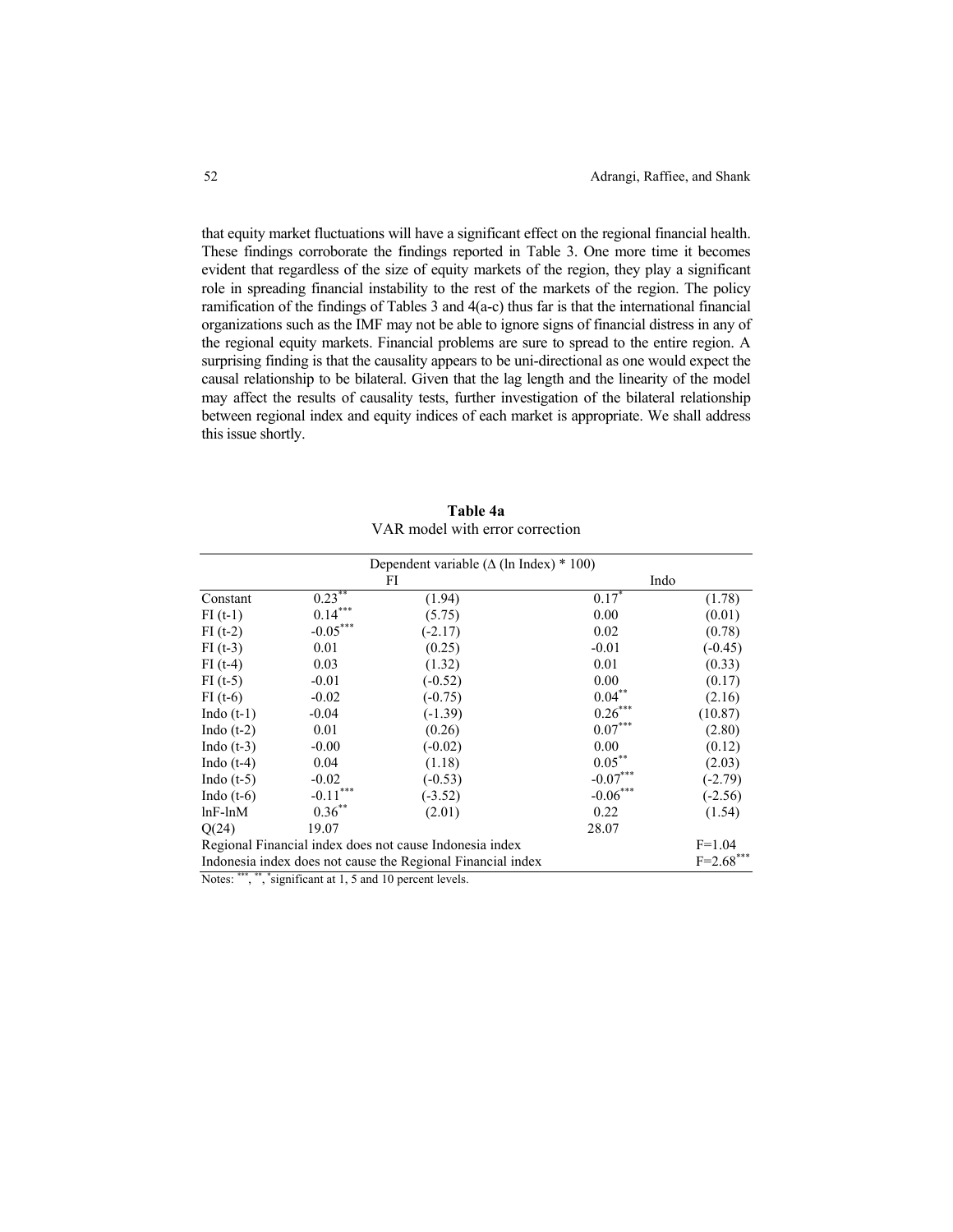|               |                     | Dependent variable ( $\Delta$ (1n Index) * 100)            |                      |             |
|---------------|---------------------|------------------------------------------------------------|----------------------|-------------|
|               | FI                  |                                                            |                      | Malay       |
| Constant      | $0.18$ <sup>*</sup> | (1.77)                                                     | $0.16^*$             | (1.68)      |
| $FI(t-1)$     | $0.13***$           | (5.35)                                                     | 0.00                 | (0.05)      |
| $FI(t-2)$     | $-0.06***$          | $(-2.33)$                                                  | 0.01                 | (0.53)      |
| $FI(1-3)$     | 0.01                | (0.22)                                                     | $-0.01$              | $(-0.31)$   |
| $FI(t-4)$     | 0.04                | (1.63)                                                     | 0.03                 | (1.36)      |
| $FI(t-5)$     | $-0.00$             | $(-0.11)$                                                  | 0.02                 | (0.93)      |
| $FI(t-6)$     | $-0.02$             | $(-0.76)$                                                  | $0.04***$            | (2.05)      |
| Malay $(t-1)$ | 0.02                | (0.62)                                                     | $0.13***$            | (5.26)      |
| Malay $(t-2)$ | 0.02                | (0.71)                                                     | $-0.06***$           | $(-2.48)$   |
| Malay $(t-3)$ | $-0.00$             | $(-0.02)$                                                  | $0.06$ **            | (2.24)      |
| Malay $(t-4)$ | $-0.01$             | $(-0.36)$                                                  | $0.046^{*}$          | (1.86)      |
| Malay $(t-5)$ | $-0.06$ **          | $(-2.01)$                                                  | $-0.04$ <sup>*</sup> | $(-1.76)$   |
| Malay $(t-6)$ | $-0.07***$          | $(-2.41)$                                                  | $-0.00$              | $(-0.01)$   |
| $lnF$ - $lnM$ | $0.30^\circ$        | (1.88)                                                     | 0.21                 | (1.49)      |
| Q(24)         | 20.48               |                                                            | 23.41                |             |
|               |                     | Regional Financial index does not cause Malaysia index     |                      | $F=1.42$    |
|               |                     | Malaysia index does not cause the Regional Financial index |                      | $F=1.97***$ |

**Table 4b**  VAR model with error correction

| Table 4c<br>VAR model with error correction |                                 |                                                            |                       |           |  |  |
|---------------------------------------------|---------------------------------|------------------------------------------------------------|-----------------------|-----------|--|--|
|                                             |                                 | Dependent variable ( $\Delta$ (ln Index) * 100)            |                       |           |  |  |
|                                             | Thai<br>FI                      |                                                            |                       |           |  |  |
| Constant                                    | $0.12^*$                        | (1.65)                                                     | $-0.04$               | $(-0.45)$ |  |  |
| $FI(t-1)$                                   | $0.13***$                       | (5.31)                                                     | $-0.03$               | $(-0.90)$ |  |  |
| $FI(t-2)$                                   | $\textbf{-0.06}^{\ast\ast\ast}$ | $(-2.64)$                                                  | 0.04                  | (1.39)    |  |  |
| $FI(t-3)$                                   | 0.00                            | (0.10)                                                     | $-0.05^*$             | $(-1.74)$ |  |  |
| $FI(t-4)$                                   | $0.04*$                         | (1.81)                                                     | 0.016                 | (0.55)    |  |  |
| $FI(t-5)$                                   | $-0.01$                         | $(-0.56)$                                                  | $-0.02$               | $(-0.66)$ |  |  |
| $FI(t-6)$                                   | $-0.02$                         | $(-0.87)$                                                  | 0.018                 | (0.64)    |  |  |
| $FI(t-7)$                                   | $-0.03$                         | $(-1.21)$                                                  | $-0.00$               | $(-0.16)$ |  |  |
| $FI(t-8)$                                   | $-0.02$                         | $(-0.87)$                                                  | $-0.01$               | $(-0.45)$ |  |  |
| Thai $(t-1)$                                | 0.00                            | (0.14)                                                     | $0.13***$             | (5.56)    |  |  |
| Thai $(t-2)$                                | 0.01                            | (0.70)                                                     | $-0.00$               | $(-0.19)$ |  |  |
| Thai $(t-3)$                                | $-0.00$                         | $(-0.03)$                                                  | $0.07^{\ast\ast\ast}$ | (2.89)    |  |  |
| Thai $(t-4)$                                | $-0.04$ <sup>*</sup>            | $(-1.86)$                                                  | 0.01                  | (0.27)    |  |  |
| Thai $(t-5)$                                | $-0.01$                         | $(-0.59)$                                                  | 0.00                  | (0.03)    |  |  |
| Thai $(t-6)$                                | $-0.02$                         | $(-1.03)$                                                  | 0.02                  | (0.79)    |  |  |
| Thai $(t-7)$                                | $-0.02$                         | $(-0.78)$                                                  | $-0.02$               | $(-0.94)$ |  |  |
| Thai $(t-8)$                                | $-0.04***$                      | $(-2.06)$                                                  | $-0.01$               | $(-0.30)$ |  |  |
| $lnF$ - $lnM$                               | $0.279^{*}$                     | (1.87)                                                     | $-0.07$               | $(-0.41)$ |  |  |
| Q(24)                                       | 17.40                           |                                                            | 25.50                 |           |  |  |
|                                             |                                 | Regional Financial index does not cause Thailand index     |                       | $F=0.73$  |  |  |
|                                             |                                 | Thailand index does not cause the Regional Financial index |                       | $F=1.66$  |  |  |

Notes: \*\*\*, \*\*, \*significant at 1, 5 and 10 percent levels, respectively.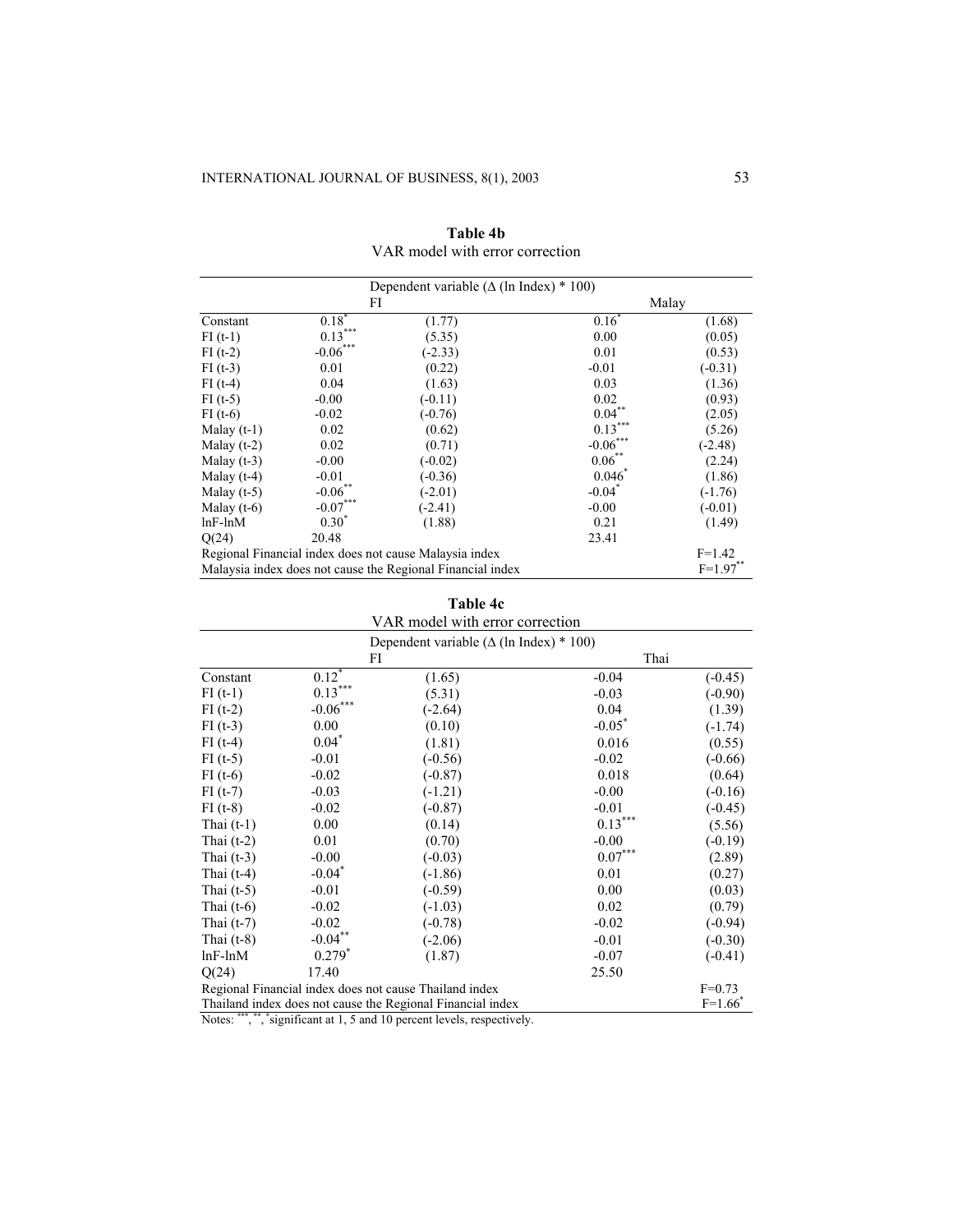The significant positive coefficient of the lagged spread in the financial index equation, coupled with the insignificant coefficients in the national index equation reported in Tables 4(a-c), suggest that once the two indices diverge, there is more pressure for the indices to diverge in the three emerging markets under study. Therefore, regardless of initial causes of financial turmoil, regional financial problems would instigate further instability and may not be corrected by the endogenous forces. Thus, external intervention by the World Bank or the IMF may be called upon to initiate the momentum necessary to reestablish the equilibrium in financial markets of the region. The coefficient of the spread variable (lnF-lnM) in each market indicates the speed of adjustment toward or away from the starting equilibrium. It is noteworthy that the speed with which equity markets move toward chaos and disequilibrium is similar in all of the equity markets under consideration and the order of magnitude is fairly sizable. Thus, in order to curb the spread of the financial turmoil in the region and beyond, intervention by international organizations should be implemented rapidly.

To further investigate the spillover of the financial instability in the region we estimate the bivariate GARCH model discussed above. Table 5 (a through c) reports results from the joint estimation of  $(1)$ -(5). For the sake of brevity, we only present the results from the variance and covariance equations. It should be noted, however, that the nonlinear estimations of mean equations (1) and (2) continued to support the evidence of unidirectional causality between the two indices, and the evidence that the convergence between the two indices does not occur.

The coefficients for the lagged variances in the variance equations suggest considerable volatility persistence for indices in all markets. Thus, these results further reinforce our finding that the forces endogenous to the region are not sufficient to resolve the problems of financial disequilibrium in the region. There is strong evidence of volatility spillover from the equity markets of Malaysia to the financial sectors of the region. The coefficient on the intermarket lagged shocks is significant at the one percent level in the regional financial market equation but not in the national market equation. According to Ross (1989), such evidence would be consistent with information arriving first in the national market. However, in Thailand and Indonesia, volatility spillover occurs in both directions, perhaps indicating a simultaneous information arrival. Furthermore, this finding may be related to the size of equity markets under consideration. For example, Malaysia boasts the largest capitalization equity market of the markets under study. It is conceivable that it affects the regional financial conditions significantly. There is evidence of persistence in the covariance of the two returns as indicated by the coefficient on  $F_{Mt-1}$ . Finally, the diagnostics support the specification of the model. The  $Q(24)$  and  $Q^{2}(24)$ statistics for autocorrelation in the standardized residuals are mostly insignificant at the 0.01 level and the sign bias statistic suggest that the standardized residuals are independent and identically distributed (see Engle and Ng, 1993).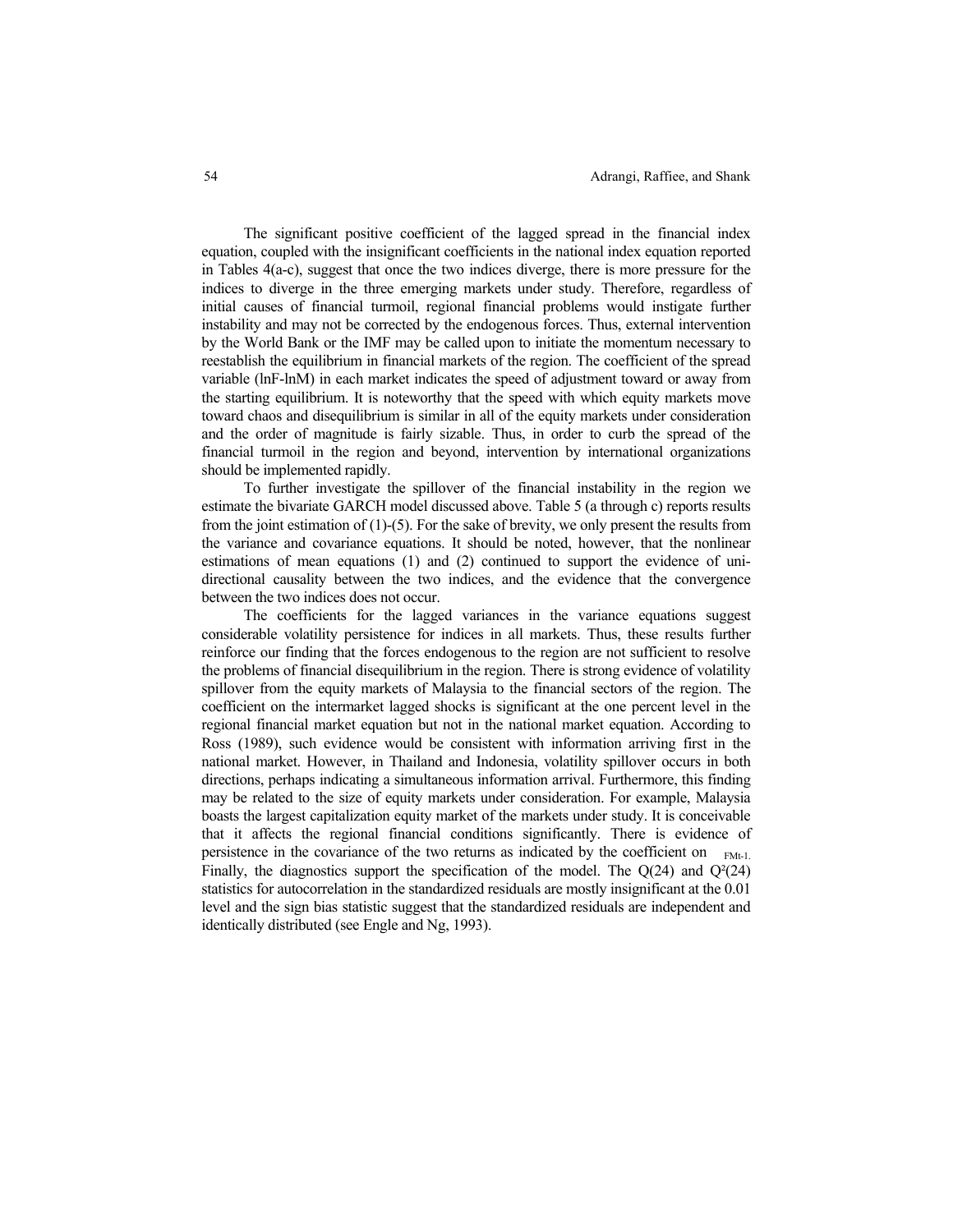| Variance Equation                       | Financial                          | Indonesia             |
|-----------------------------------------|------------------------------------|-----------------------|
| Intercept                               | $0.56***$                          | $0.59***$             |
|                                         | (5.76)                             | (7.50)                |
| Lagged Conditional Variance             | $0.71***$                          | $0.61$ <sup>***</sup> |
|                                         | (16.30)                            | (11.90)               |
| Lagged Own Shocks                       | $0.12$ <sup>***</sup>              | $0.11$ <sup>***</sup> |
|                                         | (6.37)                             | (4.39)                |
| Intermarket Lagged Shock                | $0.017***$                         | $0.012***$            |
|                                         | (13.8)                             | (8.28)                |
| Ho: intermarket lagged shocks are equal | $\chi^2$ (1) = 5.52 <sup>***</sup> |                       |
| Conditional Covariance Equation         |                                    |                       |
| Intercept                               | 0.06                               |                       |
|                                         | (0.89)                             |                       |
| Lagged Conditional Covariance           | $0.62$ **                          |                       |
|                                         | (2.04)                             |                       |
| Product of Lagged Residuals             | 0.078                              |                       |
|                                         | (1.49)                             |                       |
| Diagnostics on Standardized residuals   |                                    |                       |
| Q(24)                                   | 21.77                              | 25.52                 |
| $Q^2$ (24)                              | 29.40                              | 25.60                 |
| Sign Bias t-Statistic                   | 0.09                               | 0.83                  |
| System Log Likelihood                   | $-2217.22$                         |                       |

| Table 5a                                         |
|--------------------------------------------------|
| Bivariate Garch model with volatility spillovers |

Notes: Returns and conditional variance equations are estimated in a system assuming variance correlations are constant. Q(24) and Q<sup>2</sup> (24) are the Ljung-Box statistics of the autocorrelation in the standardized residuals ( $\varepsilon_{it}$  /  $\sqrt{\sigma_{it}}$  ) and square of standardized residuals. The sign bias test shows whether positive and negative innovations affect future volatility differently from the model prediction (see Engle and Ng, 1993).<br>
\*, \*\*, \*\*\*\*, represent significant at 10, 5, and 1 percent levels, respectively.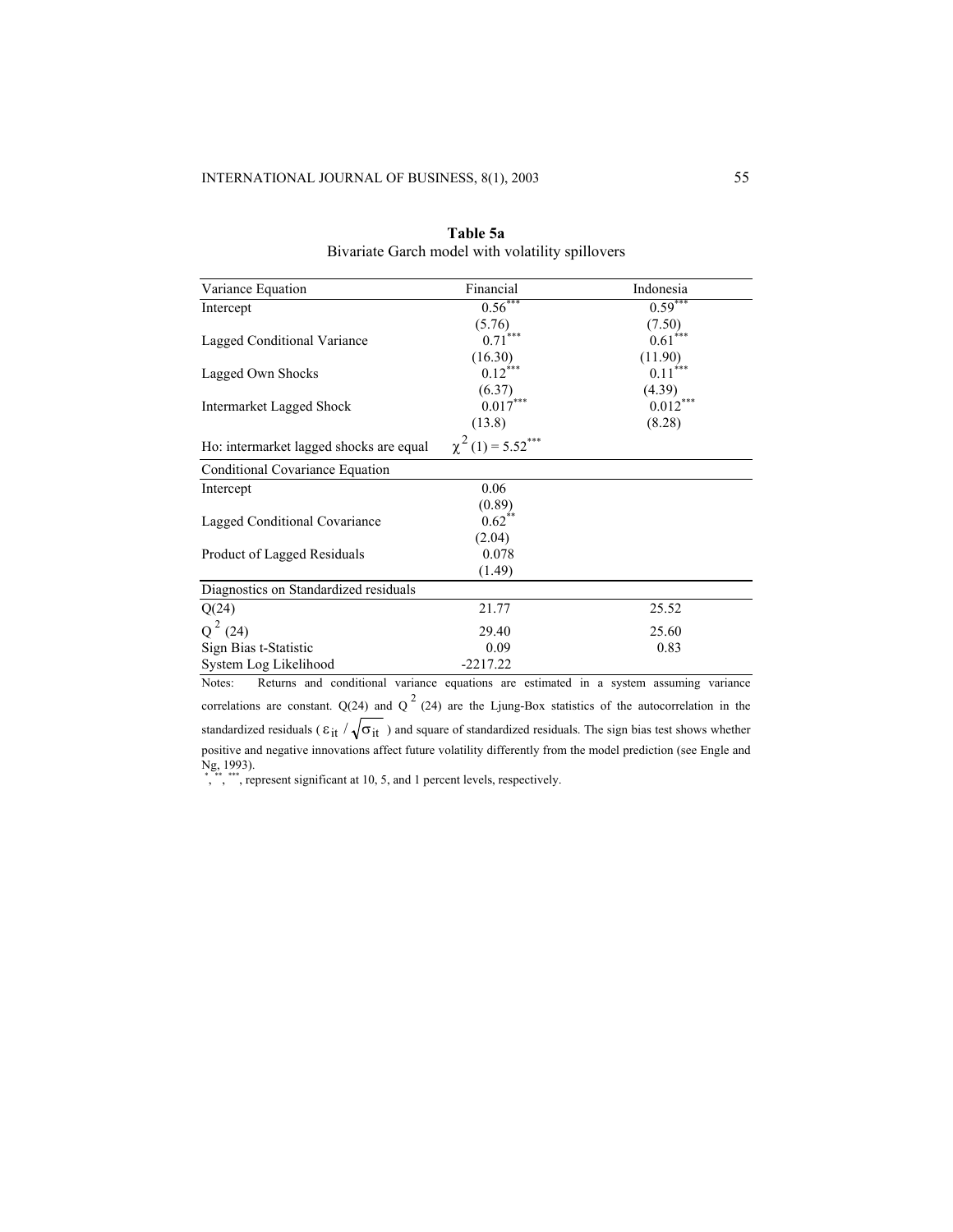| Variance Equation                       | Financial                           | Malaysia   |
|-----------------------------------------|-------------------------------------|------------|
|                                         | $0.34***$                           | $0.088***$ |
| Intercept                               | (9.00)                              | (5.54)     |
| Lagged Conditional Variance             | $0.70***$                           | $0.87***$  |
|                                         | (28.35)                             | (49.70)    |
| Lagged Own Shocks                       | $0.17$ <sup>***</sup>               | $0.07***$  |
|                                         | (9.70)                              | (8.04)     |
| <b>Intermarket Lagged Shock</b>         | 0.012                               | 0.0003     |
|                                         | (11.87)                             | (0.15)     |
| Ho: intermarket lagged shocks are equal | $\chi^2$ (1) = 18.98 <sup>***</sup> |            |
| Conditional Covariance Equation         |                                     |            |
| Intercept                               | $0.17***$                           |            |
|                                         | (10.01)                             |            |
| Lagged Conditional Covariance           | 0.23                                |            |
|                                         | (1.58)                              |            |
| Product of Lagged Residuals             | 0.04                                |            |
|                                         | (1.22)                              |            |
| Diagnostics on Standardized residuals   |                                     |            |
| Q(24)                                   | 21.05                               | 22.45      |
| $Q^2$ (24)                              | 26.52                               | 18.80      |
| Sign Bias t-Statistic                   | 0.60                                | 1.34       |
| System Log Likelihood                   | $-2112.18$                          |            |

**Table 5b** Bivariate Garch model with volatility spillovers

Notes: Returns and conditional variance equations are estimated in a system assuming variance correlations are constant. Q(24) and Q<sup>2</sup> (24) are the Ljung-Box statistics of the autocorrelation in the standardized residuals ( $\epsilon_{it}$  /  $\sqrt{\sigma_{it}}$  ) and square of standardized residuals. The sign bias test shows whether positive and negative innovations affect future volatility differently from the model prediction (see Engle and Ng, 1993).<br>
\*, \*\*, \*\*\*\*, represent significant at 10, 5, and 1 percent levels, respectively.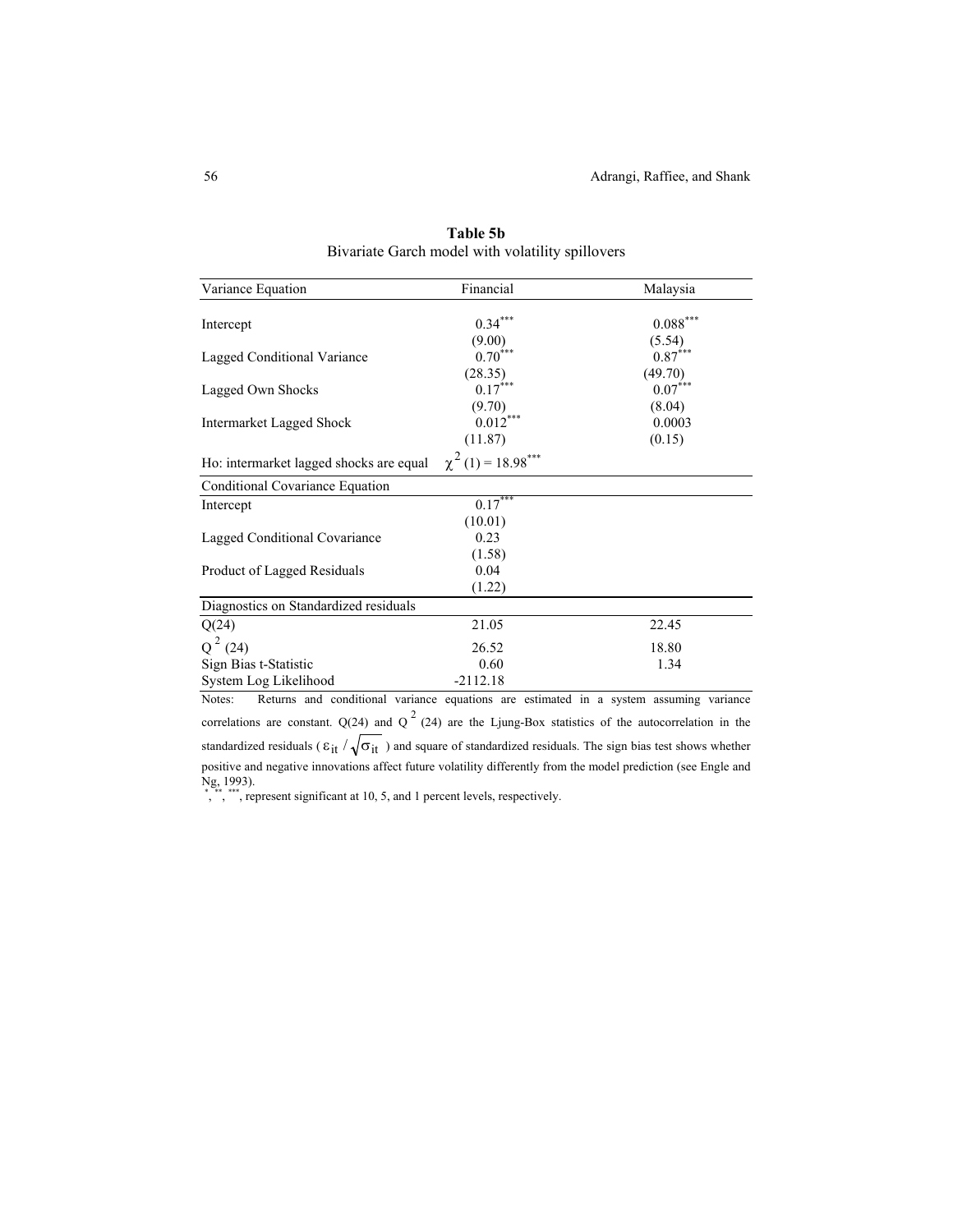| Variance Equation                       | Financial                      | Thailand    |
|-----------------------------------------|--------------------------------|-------------|
| Intercept                               | $0.12***$                      | $0.09***$   |
|                                         | (13.39)                        | (9.64)      |
| Lagged Conditional Variance             | $0.76***$                      | $0.87***$   |
|                                         | (61.30)                        | (88.87)     |
| Lagged Own Shocks                       | $0.17***$                      | $0.09***$   |
|                                         | (13.67)                        | (10.03)     |
| <b>Intermarket Lagged Shock</b>         | 0.006                          | $0.0008***$ |
|                                         | (3.06)                         | (8.34)      |
| Ho: intermarket lagged shocks are equal | $\chi^2$ (1)=2.60 <sup>*</sup> |             |
| Conditional Covariance Equation         |                                |             |
| Intercept                               | 0.0007                         |             |
|                                         | (1.36)                         |             |
| Lagged Conditional Covariance           | $0.99***$                      |             |
|                                         | (32.20)                        |             |
| Product of Lagged Residuals             | $0.004^{**}$                   |             |
|                                         | (1.98)                         |             |
| Diagnostics on Standardized residuals   |                                |             |
| Q(24)                                   | 29.88                          | 30.19       |
| $Q^2$ (24)                              | 12.41                          | 15.40       |
| Sign Bias t-Statistic                   | 0.79                           | $-1.15$     |
| System Log Likelihood                   | $-2526.28$                     |             |

| Table 5c                                         |
|--------------------------------------------------|
| Bivariate Garch model with volatility spillovers |

Notes: Returns and conditional variance equations are estimated in a system assuming variance correlations are constant. Q(24) and Q<sup>2</sup> (24) are the Ljung-Box statistics of the autocorrelation in the standardized residuals ( $\varepsilon_{it}$  /  $\sqrt{\sigma_{it}}$  ) and square of standardized residuals. The sign bias test shows whether positive and negative innovations affect future volatility differently from the model prediction (see Engle and Ng, 1993).<br>
\*, \*\*, \*\*\*\*, represent significant at 10, 5, and 1 percent levels, respectively.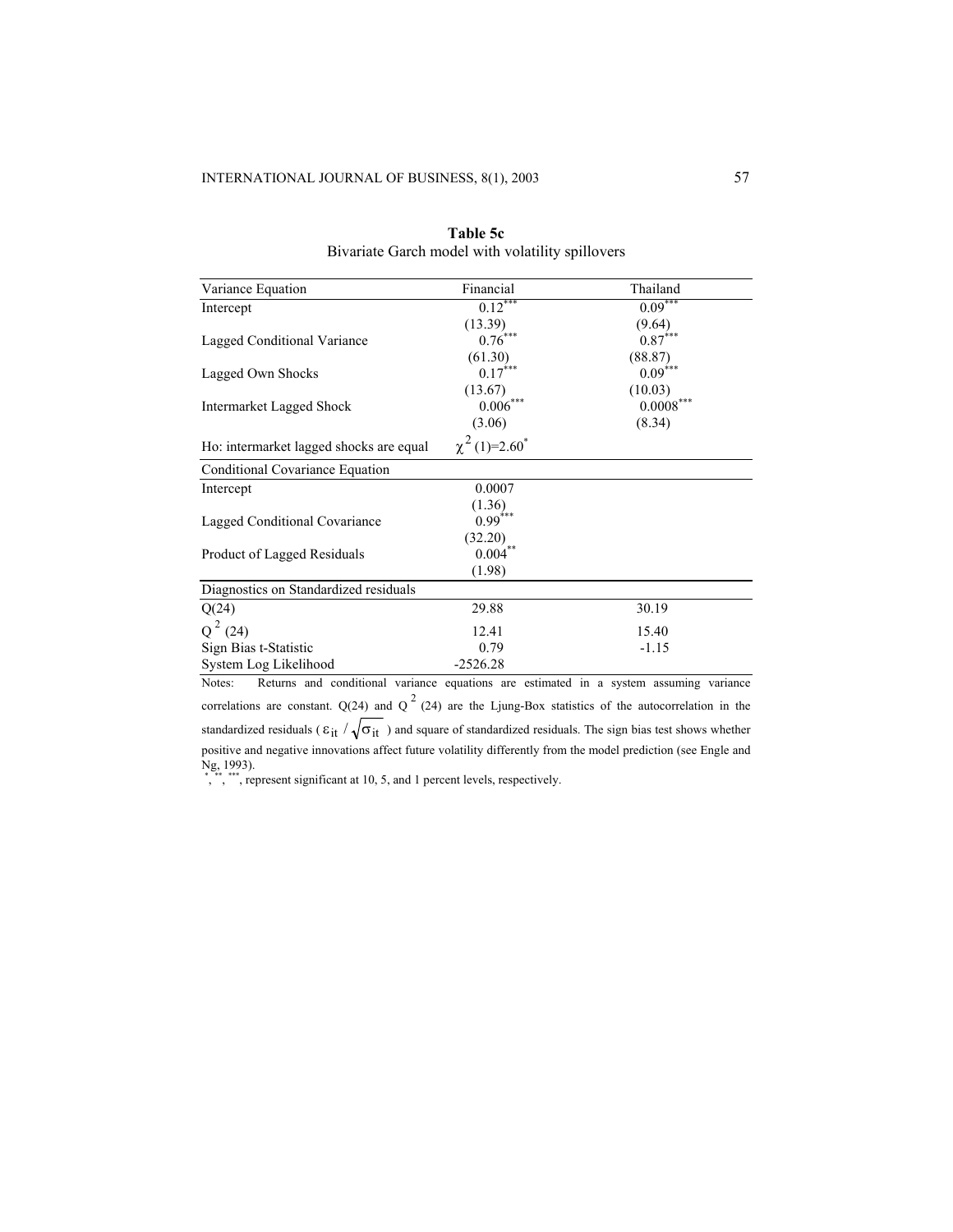The findings reported in Table 5(a-c) reinforce our empirical evidence shown in previous Tables. Our findings in Table 5 (a-c) verify that in two out of three cases, regional and market spasms indeed spillover to national equity markets and subsequently feedback into the process of disequilibrium. The disequilibrium seems to persist as shown by the magnitude of the coefficients of the lagged conditional variance, lagged own shocks, and the lagged conditional covariance in all panels of Table 5. These findings one more time highlight the urgency with which IMF or central banks of the region should act in order to prevent the spread of financial instability to the rest of the region and the world.

## **V. CONCLUSIONS**

The origins of the Asian financial crisis are found in the crash of Thailand's baht in July, 1997. Oddly, initially the Thai stock market soared by a 7.9 percent in one day after the crash. Investors believed that the Thai Central Bank and other economic authorities were accepting the realities of the free market and allowing the baht settle at its market value. However, in the following months the ripple effects from the baht depreciation caused bank failures and corporate bankruptcies around the region. In addition, the U.S. believed this to be an isolated economic downturn in Thailand. The U.S.-backed IMF plan was to provide funds to Thailand while imposing stringent austerity plans, high interest rates, and banking system regulations. Once the banking system in Thailand began to fail, investor confidence in the economy was lost. The baht fell even lower against the dollar. The Central bank was forced to raise interest rates to bolster the baht. However, higher interest rates slowed the economy further, caused other businesses to fail, and Thailand's economy experienced a serious downward spiral. Investor nervousness spread to Malaysia, Indonesia and others in the region creating the contagion effect. The western capital that had poured into the region in the early and mid-1990s began to flood out in 1997 further weakening domestic currencies and the banking systems.

In this paper we investigate the relationship between regional financial turmoil and three major emerging equity markets. Thus, we focus on the contagion of the regional banking and financial difficulties to the security markets of three emerging economies, Indonesia, Malaysia, and Thailand. Our results show that the crises in the regional financial sector lead the equity market crises in the economies of the region. However, once the turmoil spreads to the entire market, the equity markets decline and exacerbate the crisis in the regional financial sector. The speed with which equity markets respond to the regional liquidity and financial turmoil is quite similar despite the varying sizes of equity markets and regional economies. The volatility becomes persistent and the equity market and financial sector volatility appear to fuel further volatility in one another. These findings are plausible because it is shown that there is a long-run equilibrium relationship (cointegration) between the equity markets and financial sectors of these emerging markets.

The results have implications for financial market participants, local regulators, and international governing bodies. First, for international investors in equity markets of these emerging Asian nations, examining the health and stability of the regional financial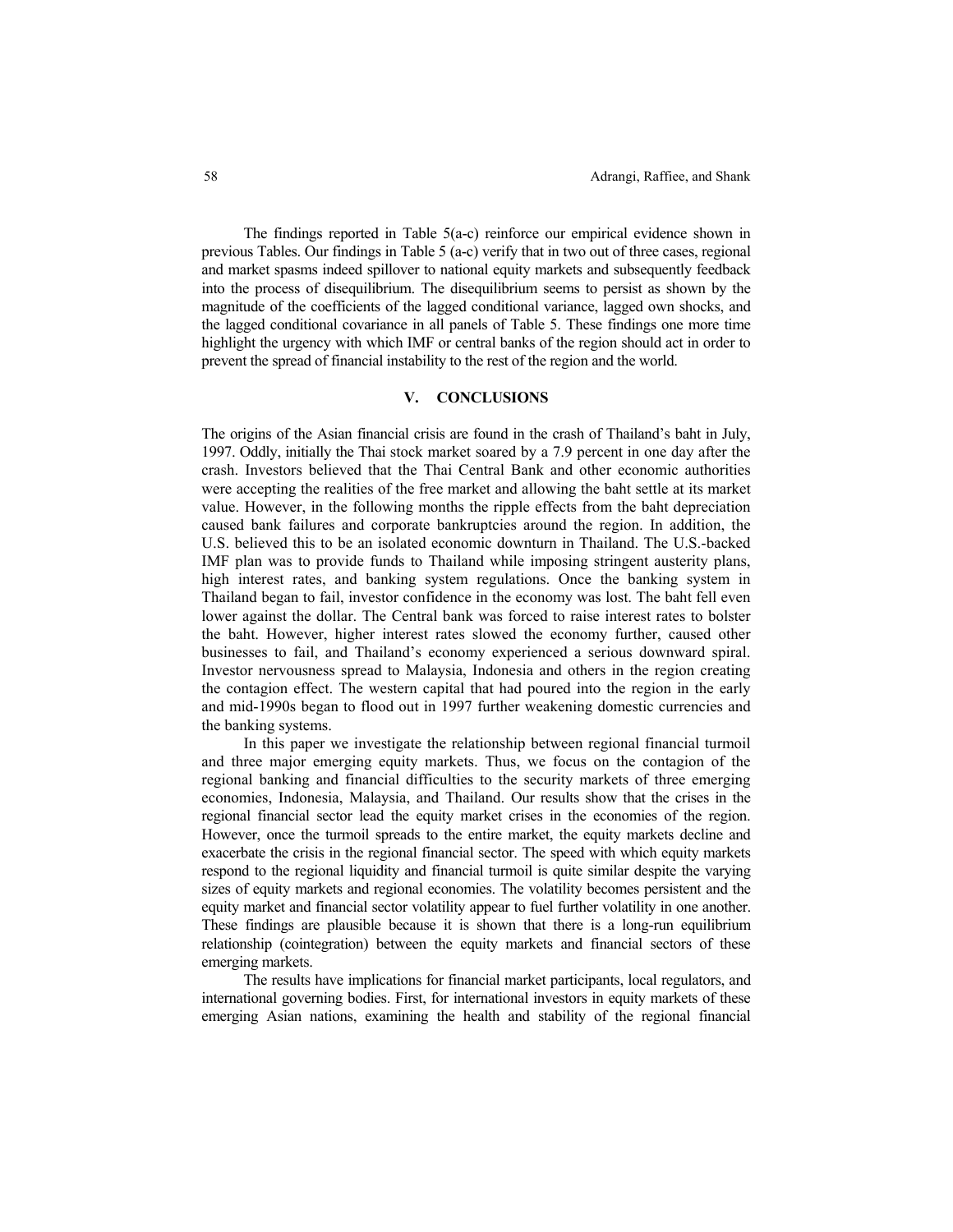intermediaries is a wise prerequisite for investing in the region's equity markets. This is especially true since our results show that the financial sector is a leader of equity market prices. Next, for the financial intermediaries themselves, the development and maintenance of sound lending policies before accepting foreign capital is warranted. This would include the delineation of acceptable lending risks and limits on extensions of credit. Intermediaries must also recognize the liquidity risks posed when accepting foreign capital that is subject to "flight" as higher returns can be obtained in other regions of the world.

International financial organizations such as the International Monetary Fund also have responsibilities in regard to regional financial turmoil. The IMF appropriately demands that countries in need of funds impose sound fiscal and monetary policies so that additional funds do not perpetuate chronic economic problems. However, as events in Thailand and subsequently in Malaysia and Indonesia showed, these reforms should be implemented over time. The period of capital flight and sever economic instability requires prompt action to stem the spread of economic and financial problems from one market to the rest of the markets of the region.

As for local regulators of financial intermediaries whose primary job is to prevent failures, placing reasonable limitations on the lending/investing choices made by intermediary managers is necessary, along with judicious enforcement of these limitations. This helps prevent a nation's financial system from deteriorating due to imprudent employment of capital in increasingly risky projects. This problem is especially acute in emerging markets where the financial system is young and regulatory experience is limited. International governing bodies such as the IMF and the World Bank should take actions to correct problems in emerging market financial systems at the first signs of economic difficulties. This could include persuasion of local banking systems to take corrective actions such as curtailing questionable lending practices, nepotism in the financial sector, and stabilizing local currency. Such actions should help avoid regional financial sector difficulties from becoming international economic catastrophes.

Two main conclusions of this paper may be the following. First, as the international economies and financial systems become more integrated and efficient, the vulnerability to financial shocks at the regional and international level also increases. Similar to capital flows, market jitters can move across nations and regions instantaneously. The Asian financial crisis demonstrated the perils of globalization without the implementation of the financial and regulatory infrastructures. Secondly, it is absolutely essential that emerging markets who rely mainly on foreign capital for investment projects plan and put in place the necessary laws and regulations and infrastructures such as modern accounting systems, banking regulations, and rigorous financial reporting free of corruption and manipulations.

# **NOTES**

- 1. By mid 1997, short-term external debt relative to liquid foreign assets (foreign exchange reserves) was as much as 1.7 and 1.5 in Indonesia and Thailand, respectively.
- 2. Montgomery (1997) shows that in Indonesia, for example, loans to the real estate sector grew at an annual rate of thirty seven per cent during 1992-5, compared with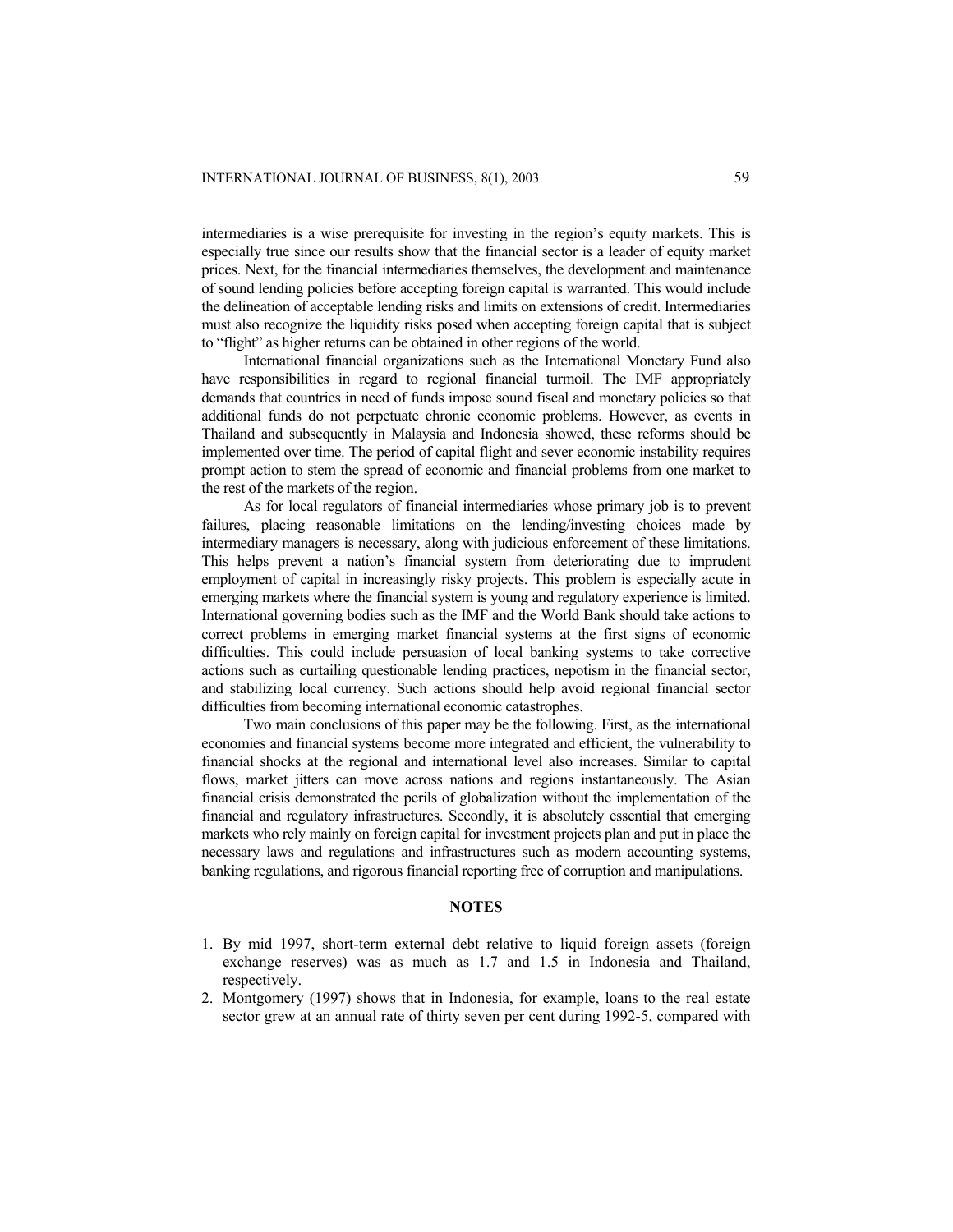twenty two per cent for total bank credit; and in Thailand, the growth of lending by finance companies to the property sector averaged forty one per cent per annum, compared with total lending growth of thirty three per cent per annum during 1990- 95.

- 3. Malaysia has a market capitalization of over \$106 billion or 5.7 percent of the total emerging market capitalization, Indonesia \$20.5 billion or 1.1 percent , and Thailand \$35 billion 1.9 percent at the end of 1998, according to the Emerging Stock Markets Factbook, 1999, International Finance Corporation.
- 4. The financial sector includes banks, insurance, real estate, savings and loans, and brokerage firms.
- 5. The Regional Financial Index is mainly based on share prices of the financial sector, which includes Banking, insurance sectors, real estate, and brokerage firms of the region.
- 6. We choose Bollerslev's (1986) GARCH (1, 1) model over higher order ARCH or GARCH models due to the strong support found for this model in recent work. Moreover, the GARCH (1, 1) model, with its fewer parameters, is more viable a multivariate setting (Baillie and Bollerslev, 1990).
- 7. Note that the conditional correlation coefficient is equal to the conditional covariance divided by the square root of the product of two conditional variances.

#### **REFERENCES**

- Akaike, H. 1974, A New Look at Statistical Model Identification, *IEEE Transactions on Automatic control*, 19, 716-723.
- Baig, T., and I. Goldfajn, 1999, Financial Market Contagion in the Asian crisis; International Monetary Fund, *Staff Papers - International Monetary Fund*, 46, 2, 167- 195.
- Baillie, R.T., and T. Bollerslev, 1990, A Multivariate Generalized ARCH Approach to Modelling Risk Premia in Forward Foreign Exchange Rate Market, *Journal of International Money and Finance*, 9, 309-324.
- Barrell, R., K. Dury, D. Holland, N. Pain, and D. T. Velde, 1998, Financial Market Contagion and the Effects of the Crises in East Asia, Russia and Latin America, *National Institute Economic Review*, 166, 57-73.
- Bhattacharya, A., S. Claessens, S. Ghosh, L. Hernandez, and P. Alba, 1998, Volatility and Contagion in a Financially Integrated World: Lessons From East Asia's Recent Experience, paper presented at the CEPR/World Bank Conference on Financial Crises: Contagion and Market Volatility.
- Bollerslev, T., 1986, Generalized Autoregressive Conditional Heteroskedasticity, *Journal of Econometrics*, 31, 307-327.
- Chan, K., K.C. Chan, and G. A. Karolyi, 1991, Intraday Volatility in the Stock Index and Stock Index Futures Markets, *Review of Financial Studies*, 4, 657-684.
- Chatrath, A., and F. Song, 1998, Information and the Volatility in Futures and Spot Markets: The Case of the Japanese Yen, *Journal of Futures Markets*, 18, 201-224.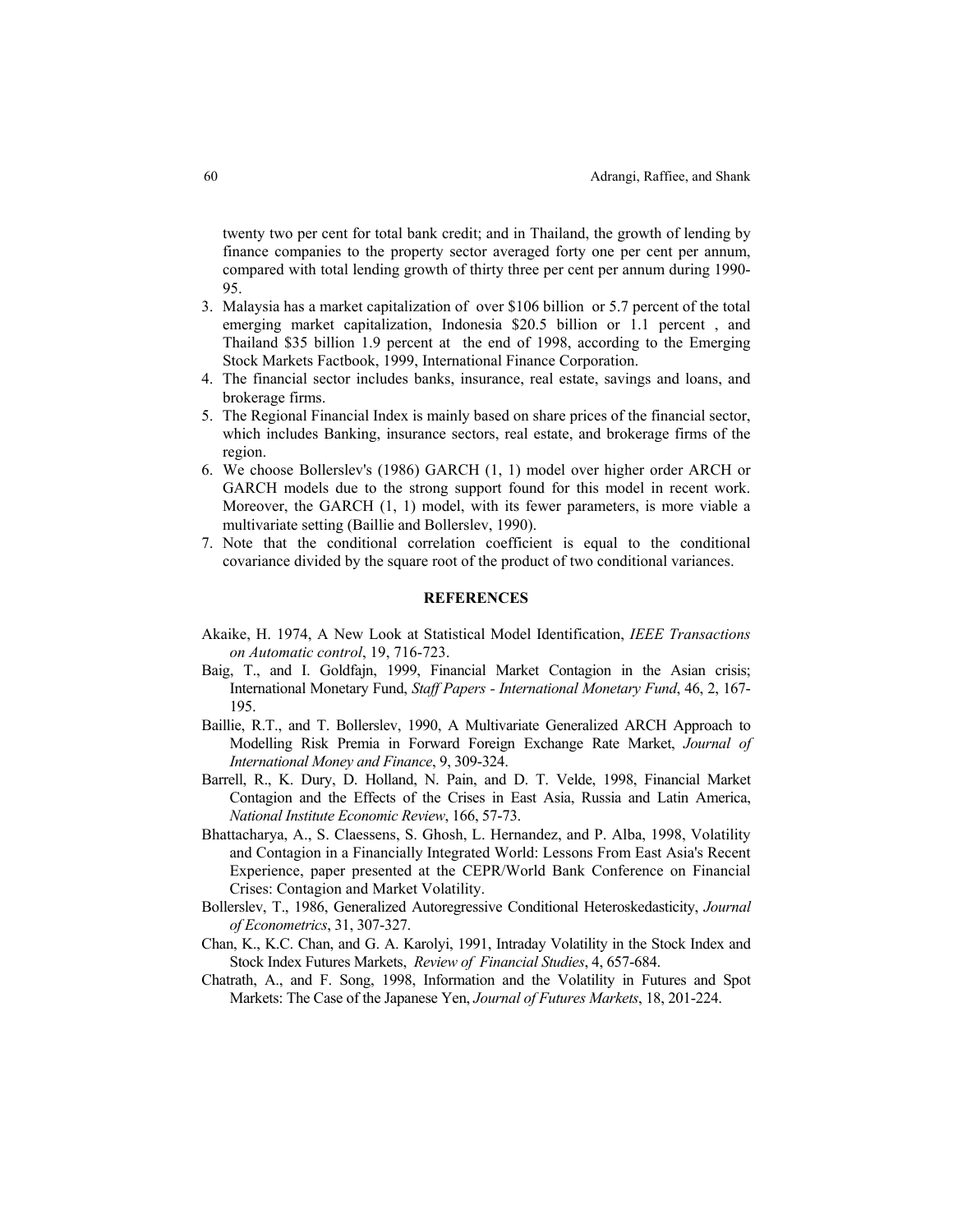- Corsetti, G., P. Pesenti, and N. Roubini, 1998, What Caused the Asian Currency and Financial Crisis?, paper presented at the CEPR/World Bank Conference on Financial Crises: Contagion and Market Volatility, London.
- Dickey, D. A. and W. A. Fuller, 1979, Distribution of the Estimators for Autoregressive Time series with a Unit Root," *Journal of the American Statistical Association*, 427-430.
- Diebold, F.X., Gardeazabal, J., and K. Yilmaz, 1994, On Cointegration and Exchange Rate Dynamics, *Journal of Finance*, 49, 727-735.
- Engle, R.F., 1982, Autoregressive Conditional Heteroskedasticity and Estimates of the Variance of U.K. Inflation, *Econometrica*, 50, 987-1008.
- V.K. Ng, 1993, Measuring and Testing the Impact of News on Volatility*, Journal of Finance*, 48, 1749-1778.
- Ng, V.K., and M. Rothschild, 1990, Asset Pricing with a Factor ARCH Co-variance Structure: Empirical Estimates or Treasury Bills, *Journal of Econometrics*, 45, 213- 238.
- Lilien, D.M., and R.P. Robins, 1987, Estimating Time Varying Risk Premia in the Term Structure: The ARCH-M Model, *Econometrica,* 55, 391-407.
- Glick, R., and A. K. Rose, 1999, Contagion and Trade: Why are Currency Crises Regional? *Journal of International Money and Finance*, 18, 4, 603-617.
- Hamao, Y., R.W. Masulis, and V. Ng, 1990, Correlations in Price Changes and Volatility Across International Stock Markets, *Review of Financial Studies*, 3, 281-308.
- Hsieh, D.A., 1989, Testing for Nonlinear Dependence in Exchange Rate Changes, *Journal of Business*, 62, 339-368.
- Johansen, S., and K. Juselius, 1990, Maximum Likelihood Estimation and Inference on Cointegration - with Applications to the Demand for Money, *Oxford Bulletin of Economics and Statistics*, 52, 169-210.
- Kyle, A.S., 1985, Continuous Auctions and Insider Trading, *Econometrica*, 53, 1315-1336.
- Masson, P., 1997, Monsoonal Effects, Spillovers and Contagion, paper presented at CEPR/ESRC/GEI Conference on The Origins and Management of Financial Crises.
- MacKinnon, J. G., 1990, Critical Values for Co-integrating Tests, University of California at San Diego, discussion paper 90-4.
- Miller, M., and P. Laungaram, 1998, Financial Crisis in East Asia: Bank Runs, Asset Bubbles and Antidotes, *National Institute Economic Review*, 165, 66-82.
- Montgomery, J. 1997, The Indonesian Financial System: Its Contribution to Economic Performance, and Key Policy Issues, IMF Working Paper, WP/97/45.
- Newey, Whitney K., and K. West, 1987, A Simple Positive-Definite Heteroscedasticity and Autocorrelation Consistent Covariance Matrix, *Econometrica*, 55, 703-708.
- Obstfeld, M., 1994, Models of Currency Crisis with Self-fulfilling Features, *European Economic Review*, 40, 1037-48.
- Osterwald-Lenum, M., 1992, A Note with Quintiles of the Asymptotic Distribution of the Maximum Likelihood Cointegration Rank Test Statistics, *Oxford Bulletin of Economics and Statistics,* 54, 3, 461-471.